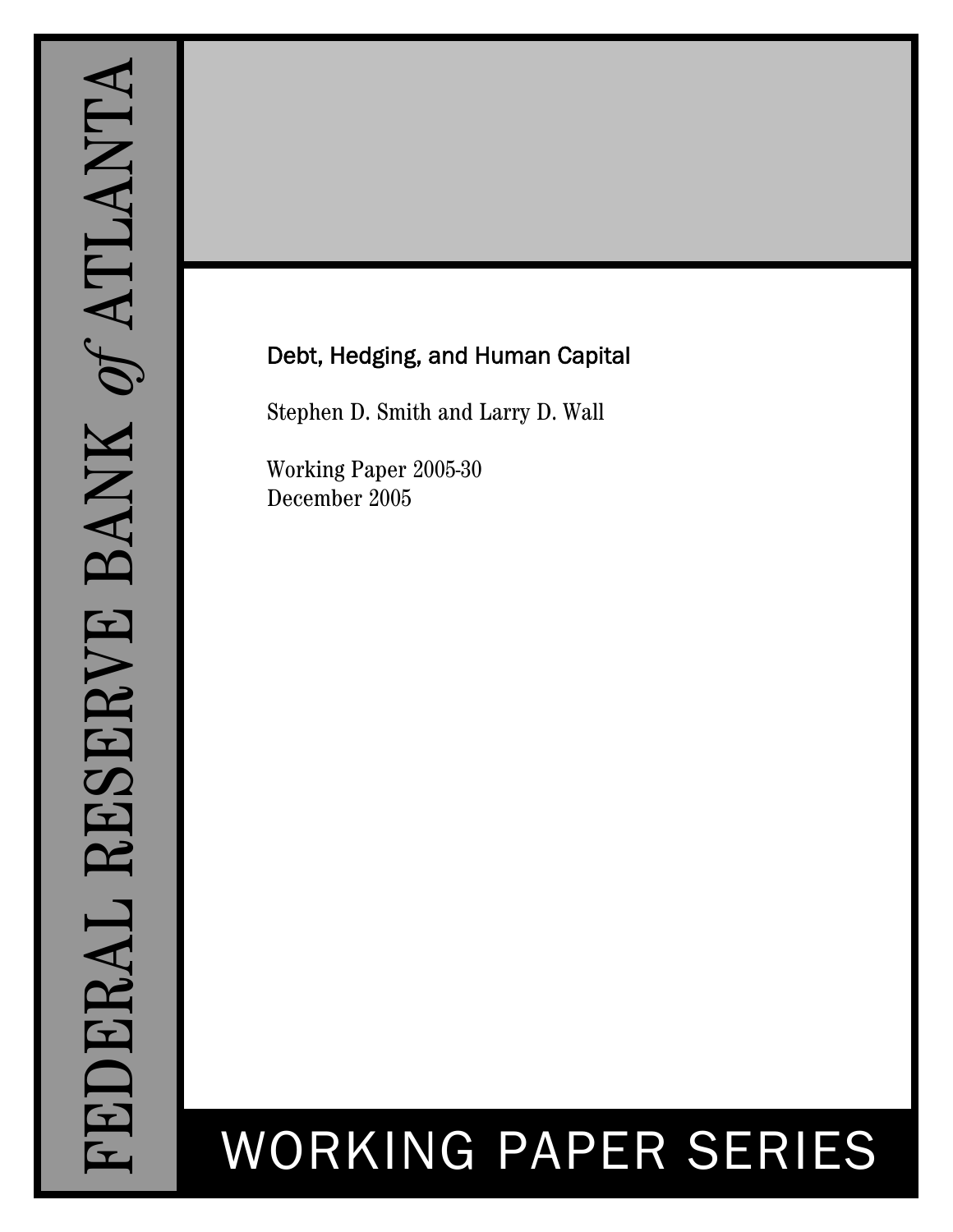# Debt, Hedging, and Human Capital

Stephen D. Smith and Larry D. Wall

Working Paper 2005-30 December 2005

Abstract: This paper provides a theory of debt and hedging based on human capital. We distinguish human capital from physical capital in two ways: (1) human capital is inalienable and can exercise a one-sided option to leave the firm, and (2) human capital is not perfectly replaceable. We show that a firm may reach the first best solution while issuing debt or equity to outsiders provided that either the insiders receive a senior claim or that the firm hedges. We then show that, given asymmetric information concerning costs, the only viable solution has the firm issuing debt to outsiders and hedging.

JEL classification: G32

Key words: hedging, human capital, capital structure

The authors thank participants at the risk management and insurance seminar at Georgia State University for valuable comments. The views expressed here are the authors' and not necessarily those of the Federal Reserve Bank of Atlanta or the Federal Reserve System. Any remaining errors are the authors' responsibility.

Please address questions regarding content to Stephen D. Smith, Federal Reserve Bank of Atlanta and Georgia State University, Room 1234, RCB Building, Atlanta, GA 30301, 404-651-1236, sdsmith@gsu.edu, and Larry D. Wall, Research Department, Federal Reserve Bank of Atlanta, 1000 Peachtree Street, N.E., Atlanta, GA 30309, 404-498-8937, larry.wall@atl.frb.org.

Federal Reserve Bank of Atlanta working papers, including revised versions, are available on the Atlanta Fed's Web site at www.frbatlanta.org. Click "Publications" and then "Working Papers." Use the WebScriber Service (at www.frbatlanta.org) to receive e-mail notifications about new papers.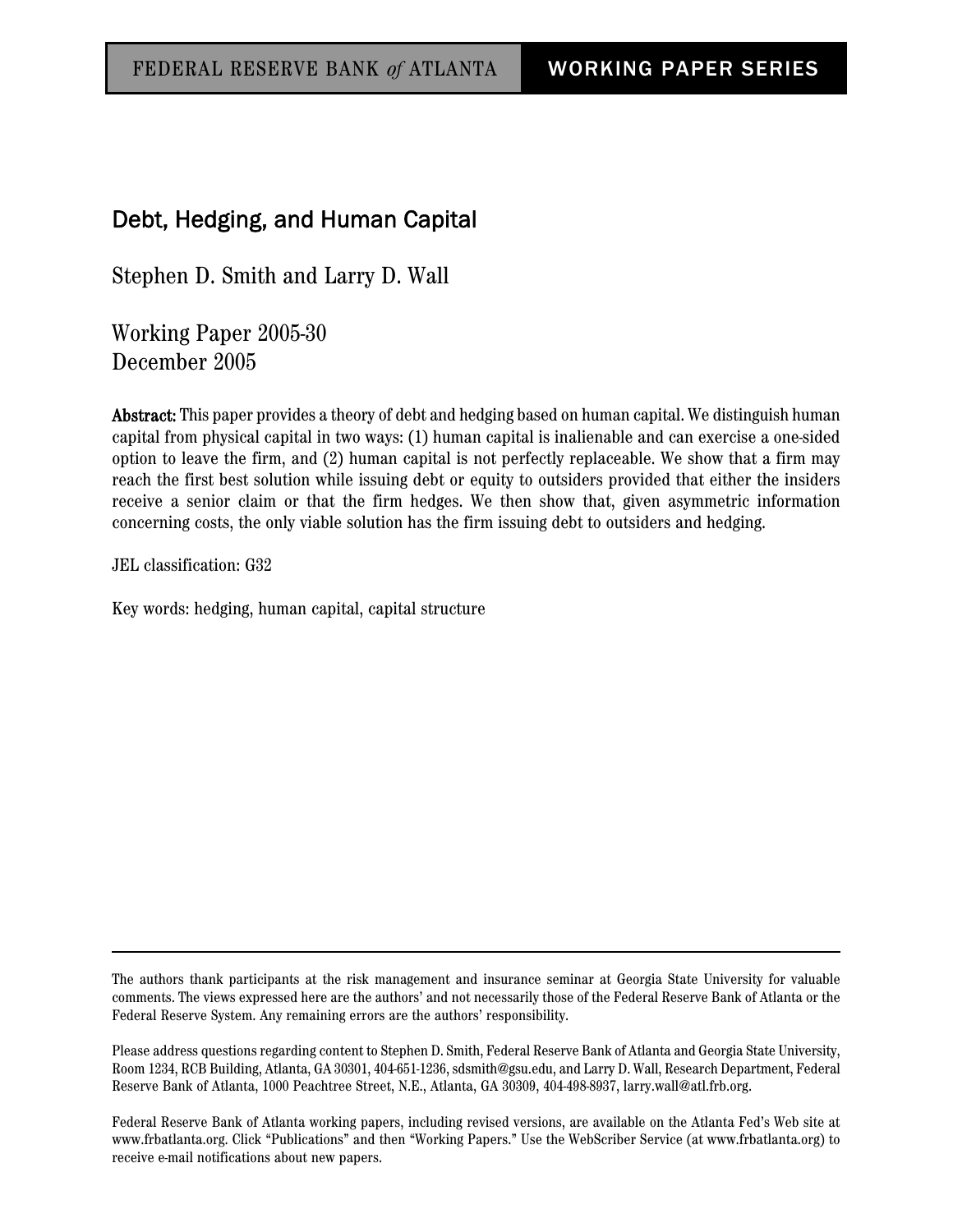#### **Debt, Hedging and Human Capital**

A formal analysis regarding the relevancy of risk management by the

corporation dates back to the work of Modigliani and Miller (1958). Their seminal result is that, absent frictions such as taxes, on balance sheet risk management in the form of leverage decisions make no difference in the value of the corporation. The extension of this result to off balance sheet arrangements, such as futures and swaps, is trivial once it is recognized that both transactions are just different forms of risk management. The intuition behind this famous result is, of course, that, absent frictions, investors can manage their own risk exposure in any way they please and therefore have no incentive to place a higher value on corporations who manage such risks at the corporate level.

Most of the subsequent literature regarding on balance sheet risk management (i.e., capital structure) and off balance sheet risk management has been developed using a theory of the firm that emphasizes the importance of physical assets in place or growth opportunities. However, human capital has supplanted physical assets as the primary determinant of firm value in a growing number of corporations, a point emphasized by Myers (1999) and Zingales (2000, pg. 1624). The theory they propose is based on the firm as a nexus of contracts between those parties that control assets and those that hold outside claims to the firm. This theory raises questions about traditional theories of the firm, including theories of hedging and capital structure that focus exclusively on the value of residual claimants. In particular, as Zingales has emphasized, attention needs to be paid to the role of human capital and the types of contracting needed to insure that first best outcomes can be obtained wherever possible.

 The contracting issues that arise with regard to human capital are in some ways unique. Hart and Moore (1994) emphasize the inalienable nature of human capital in their development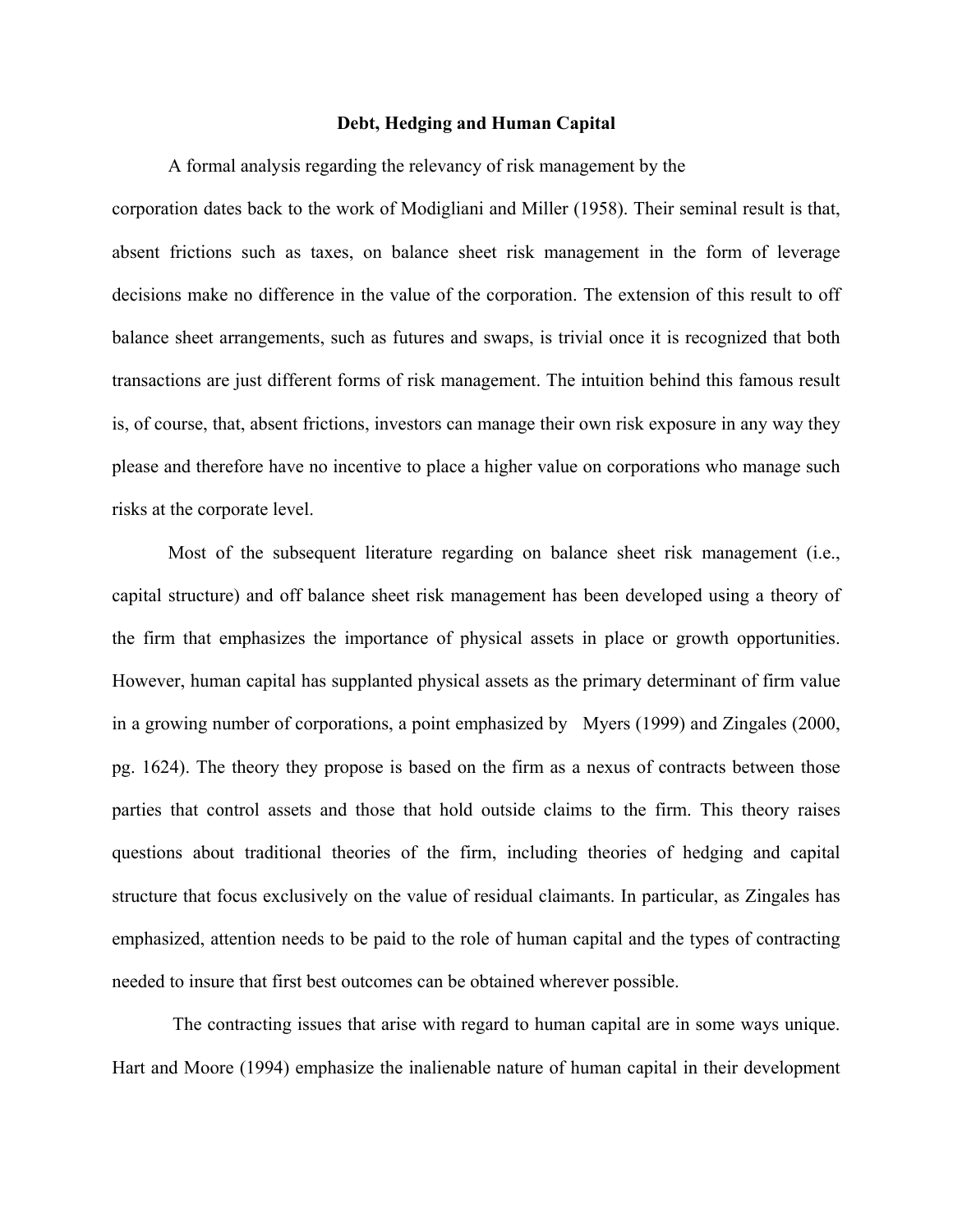of a theory of debt. Moreover, Qian (2003) has analyzed the capital structure decision when the firm employs workers with special skills and shows that firms with high levels of valuable human capital will hold less debt. In his model commitments to hi-tech workers acts as a substitute for leverage due to the better risk sharing properties of equity.

In this paper we extend the literature on capital structure and risk management by analyzing the role of hedging in a world where human capital is of first order importance. While general, we view the paper as particularly applicable to trading firms and financial institutions. Indeed, Qian (2003) has shown that these firms rank highest in his empirical measures of human capital intensity.

The model developed here is driven by two key assumptions. The first is that human capital is inalienable. Managers and workers cannot be forced to work and we assume that they are capable of generating some pecuniary benefits from outside opportunities. The second labor market assumption that we make is that managers and other employees outside the firm are not perfect substitutes for managers and workers currently in the firm. Assuming that we start in a world with the best manager/production technology mix, we assume that there is some cost, (in terms of lower output) that must be borne if managers and other skilled workers exercise their option to leave the firm. Of course, in equilibrium, the cost of the lost output within the firm must be paid for by the insiders that control the assets of the firm.

 We analyze two situations. In the first there is symmetric information. In this case we contrast three alternative strategies. We first show that there is an overhang problem with simply issuing outside debt or equity. In this case the managers may opt for their outside option in some states even though it is socially optimal to stay with the firm because the realized profits are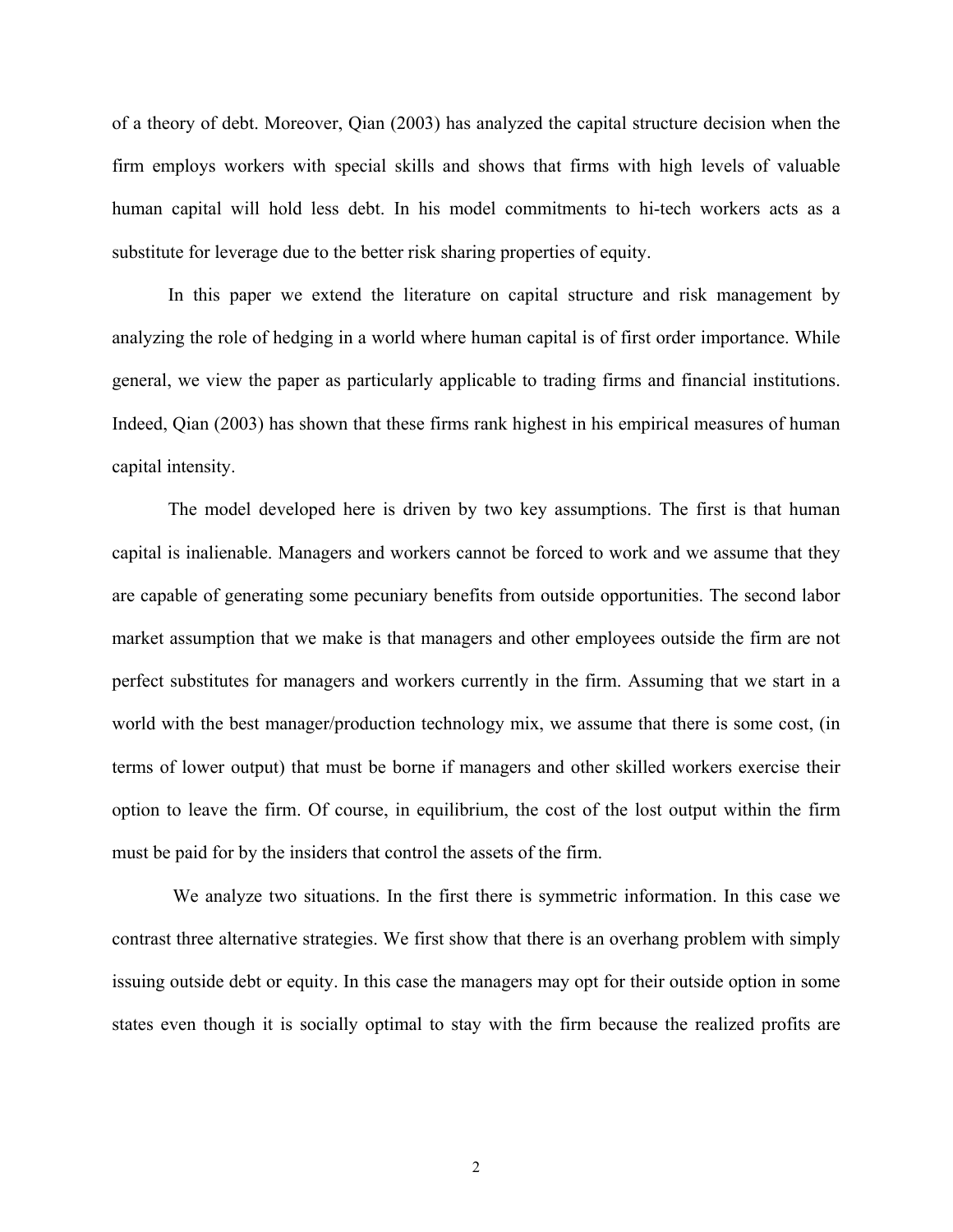insufficient to make the required payments to outside claimants and pay the managers enough to keep them from exercising their outside option.

 In the second case we consider, the managers issue either some outside equity or junior debt. In addition, however, there is a senior claim (or salary) to cash flows held by the managers and other employees of the firm that at least equals the value of their outside option. We show that such an arrangement yields the first best solution. The firm could also issue outside debt or equity and hedge by transferring sufficient income from high profit states to low profit states so that the firm can honor its outside obligations and still pay insiders an amount at least equal to their outside obligation. This also yields the first best allocation. Therefore, we show that in a world of symmetric information simple explicit contracts such as salary can be used to bond managers to the firm. Hedging adds no additional value in this case and the risk management structure of the firm is a fairly simple one: senior claims to insiders and junior claims in the form of debt or outside equity to the outsiders.

In the third case that we consider there is asymmetric information regarding a second determinant of the firm's value (for simplicity, we focus on asymmetry about the firm's cost of production) where outside investors know the distribution of the cost of production but the managers know the realization. The price at which outsiders will purchase a claim is based on their knowledge distribution of possible values of the cost parameter. If this price depends on the distribution of the cost parameter however, it will almost surely differ from the fair price based on the managers' observation of the realized value. If outsiders underprice their claims, the managers will gladly accept the transfer. Even if outsiders overprice the claims, managers will nevertheless issue the claims if the project's expected profits exceed the wealth transfer to outside claimants.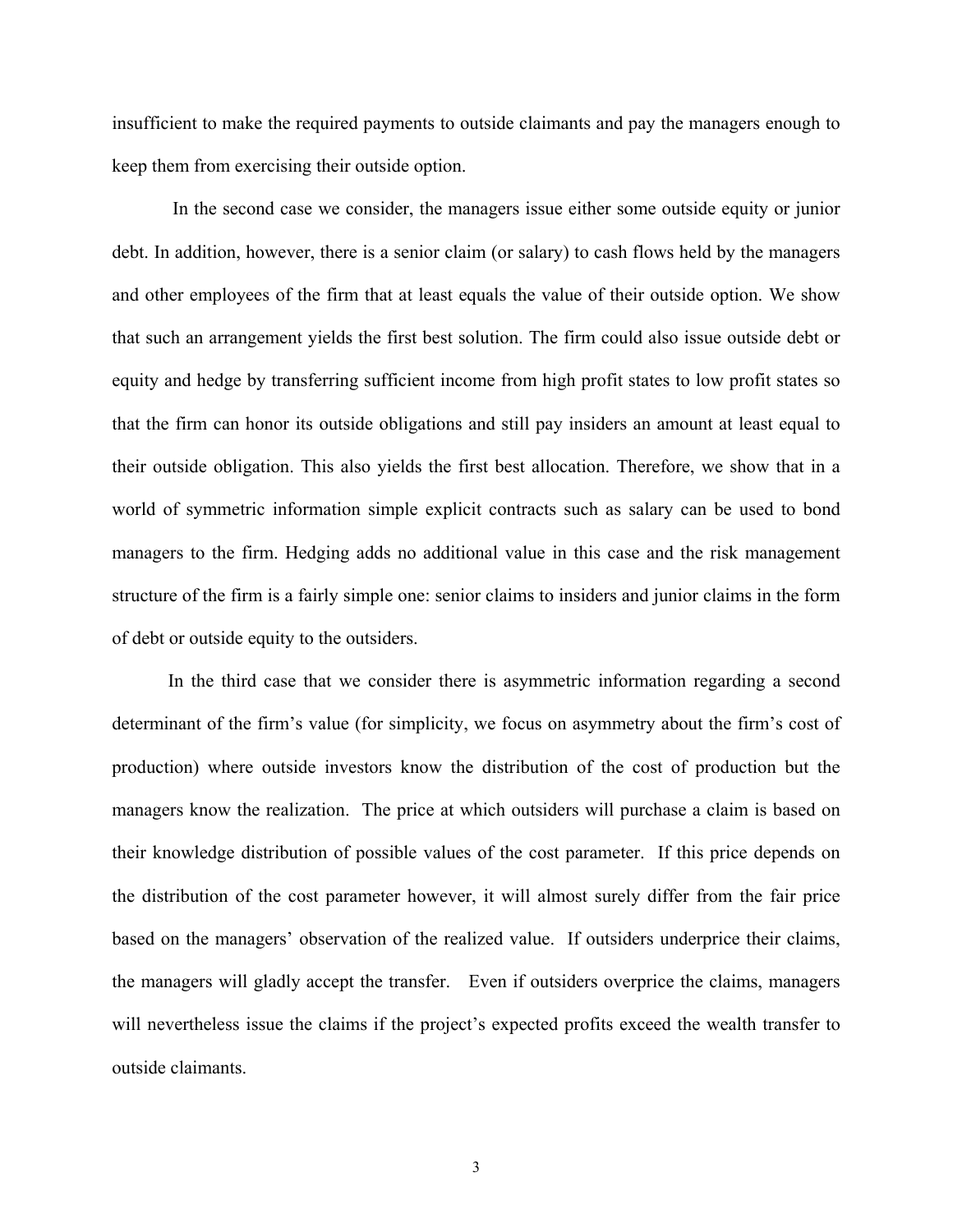However, if the firm has the option of issuing debt and making that debt riskless by hedging, then it can eliminate the difference between outside investors' and the managers' valuation of the debt. If the firm has access to this financing option, it will dominate the other options from the perspective of outside investors. Note, that hedging by itself is insufficient to resolve the asymmetry problem, as hedging cannot make the residual claim riskless in the presence of unhedgeable uncertainty about the firm's profitability. Therefore, there is a unique solution to the problem under asymmetric information and that solution involves hedging with outside debt. We note that such a contracting solution bonds the managers to the firm in such a way that they exercise their outside options to leave the firm only when it is socially desirable to do so. Thus, the risk management solution involves two explicit contracts. One is between insiders and outside debt holders while the second involves insiders and third parties that represent the offsetting futures positions.

Thus, unlike the Modigliani and Miller (1963) result, our results show that there is both an optimal capital structure and an optimal risk management strategy without the need to resort to tax based arguments. Even with symmetric information, capital structure decisions do influence firm value in the presence of inalienable human capital. The addition of even a small amount of information asymmetry is sufficient to make it optimal for the firm to have equity that is held by insiders and outside debt. Moreover, the firm should hedge its cash flows in a manner that minimizes the variability of total cash flows: that is cash flows from operations plus those from the hedge position. Outside equity leads to inefficient allocations and will only be chosen if hedging is not available.

In order to motivate our results consider an investment bank owned by its partners with an M&A section and a proprietary trading desk. Suppose that the bonuses in the M&A can be

4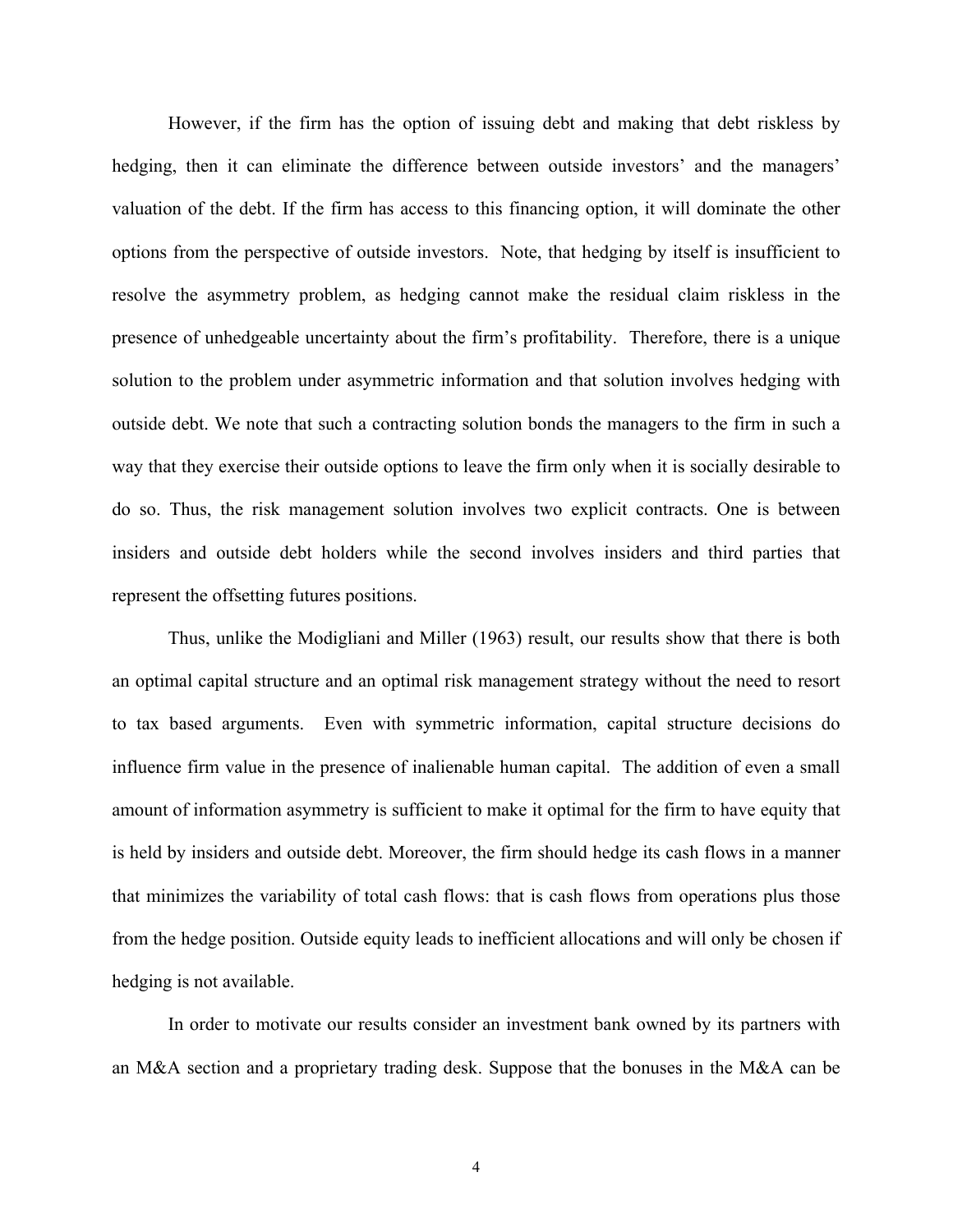influenced by total firm profitability. If the trading desk suffers a loss, say due to interest rate changes, bonuses in the M&A section may be jeopardized. In this case workers in both the M&A section and the trading desk may walk if they have viable alternative employment. Conversely, if the firm had hedged this risk then the loss on the trading position would have been offset by gains on say a futures contract thereby eliminating the incentive for workers to seek outside employment. If the bank needed to raise outside funding, investors in risky securities issued by the bank would demand compensation for the adverse selection risks associated with opacity about the value of the firm's existing proprietary assets and the future profitability of its trading and M&A operations. The lowest cost way to fund the firm would be for it to issue debt and make that debt riskless by hedging.

Our paper is related to a number of papers in the extant literature. Indeed, the last twenty years has brought forth a number of rationales for why firms should manage risk using off balance sheet contracts that are based on well known theories in corporate finance. The first involves managerial risk aversion, the convexity of the tax schedule or the existence of costly financial distress discussed by Stulz (1984) and Smith and Stulz (1985). One could view our model as extending Smith and Stulz (1985) by formally modeling financial distress costs in the form of the departure of valuable human capital rather than assuming the existence of such costs. Indeed, our results are consistent with the observation that when firms get into financial distress one often sees the top managers exit before formal bankruptcy is announced. Hedging, if possible, might have allowed the firm to avoid the financial distress brought on by the exit of valuable managers. $<sup>1</sup>$ </sup>

Other rationales, while non-exclusive, fall into three categories; (a) alleviating the underinvestment problem first posed by Myers (1977), (b) dealing with asymmetric information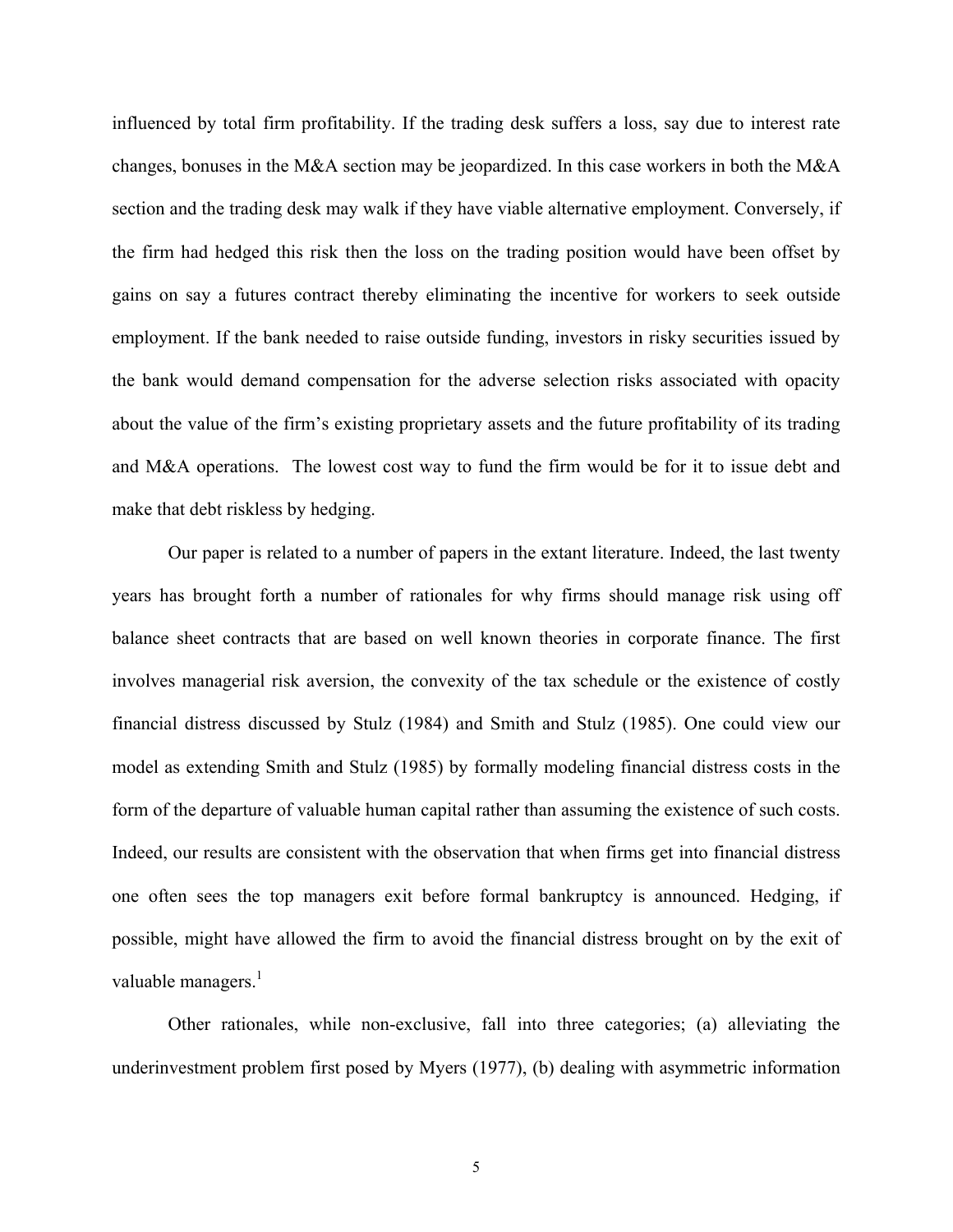problems between insiders and outsiders (the Myers and Majluf (1984) "problem") and (c) agency cost problems like those discussed in Jensen and Meckling  $(1976)^2$ 

One paper that appears closely related to ours is that of Bessembinder (1991). Bessembinder argues that by hedging the firm can alleviate the debt overhang problem by shifting some of the distribution from default to non-default states in which the share of profits going to equity holders is larger. Thus, some projects in Myers (1977) setup that would not have been taken on absent hedging may now have a positive NPV to the firm's owners if the firm can commit to hedging in the futures market.

Although our paper is like Bessembinder's in that it considers the use of hedging to overcome a debt overhang problem, the focus of our paper is different and that leads to a difference in one of the models' key assumptions. Bessembinder's focus is on the scale of the investment by the firm ex ante, that is on whether and to what extent the firm's investment will fall short of its of its optimum value due to the debt overhang problem. Given this focus, the natural assumption is that uncertainty about the value of the hedgeable price is resolved after the investment has been made. In contrast, our focus is on the decision of managers and other insiders as to whether they will stay with the firm or exercise their outside option ex post. As this option may be exercised at any time, the natural assumption in our model is that insiders decide whether to exercise their outside option after the hedgeable price is observed.

The difference in assumptions has important implications for the results. The firm could eliminate the debt overhang problem in Bessembinder's model by issuing equity. In contrast, in our model a simple equity issue by itself does not solve the overhang problem even with symmetric information; moreover all of the equity issuance alternatives are dominated by the combination of debt and hedging with asymmetric information. Our model is thus best viewed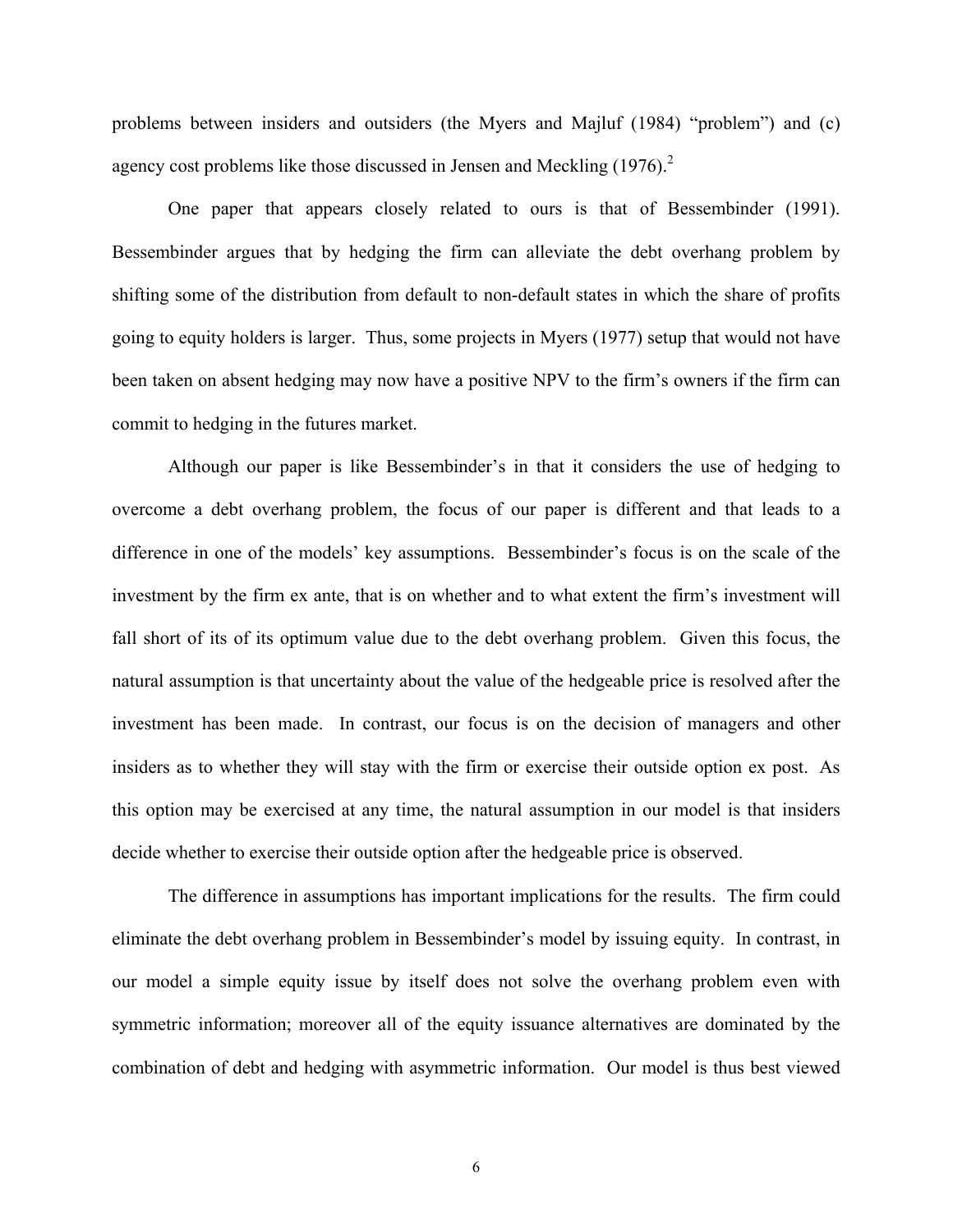as a complement to Bessembinder. Bessembinder's model is the appropriate for analyzing the use of hedging to reduce debt overhang problem for firms whose biggest concern is avoiding Myer's under investment problem. In contrast, our model is the appropriate model for analyzing an overhang problem in payments to outside clients for firms primarily concerned about retaining human capital.

Another paper that has some similarities is Almazan, Suarez and Titman (2002) which focuses on the implications of information release for the terms under which the firm contracts with its employees. Some, but not all, workers in their model are willing to contract at less than their best outside wage if the workers perceive that the forgone wages will be more than offset by increased accumulation of human capital relative to their outside opportunity. However, this willingness to accept less than their best option depends on the perception that the firm is at the forefront of emerging technology, a perception which can be undercut if the firm is having financial difficulties.

The key difference in our papers is the assumption about the information set of key insiders. Almazan, Suarez and Titman (2002) assume that the key insiders (which they label the quick learners) understand some technology that is important to the firm but do not have information about the condition of the firm. The release of information changes the terms on which these employees will contract with the firm in an asymmetric way with bad information raising the cost of contracting more than the release of good information would reduce the costs. Almazan, Suarez and Titman (2002) cite innovative (or high tech) firms as examples of the types of firms to which their model is most applicable. In contrast, the role of losses in forcing the release of new information about the firm is irrelevant to our model; we assume the key insiders in our model have access to this information. As mentioned earlier, while our model may have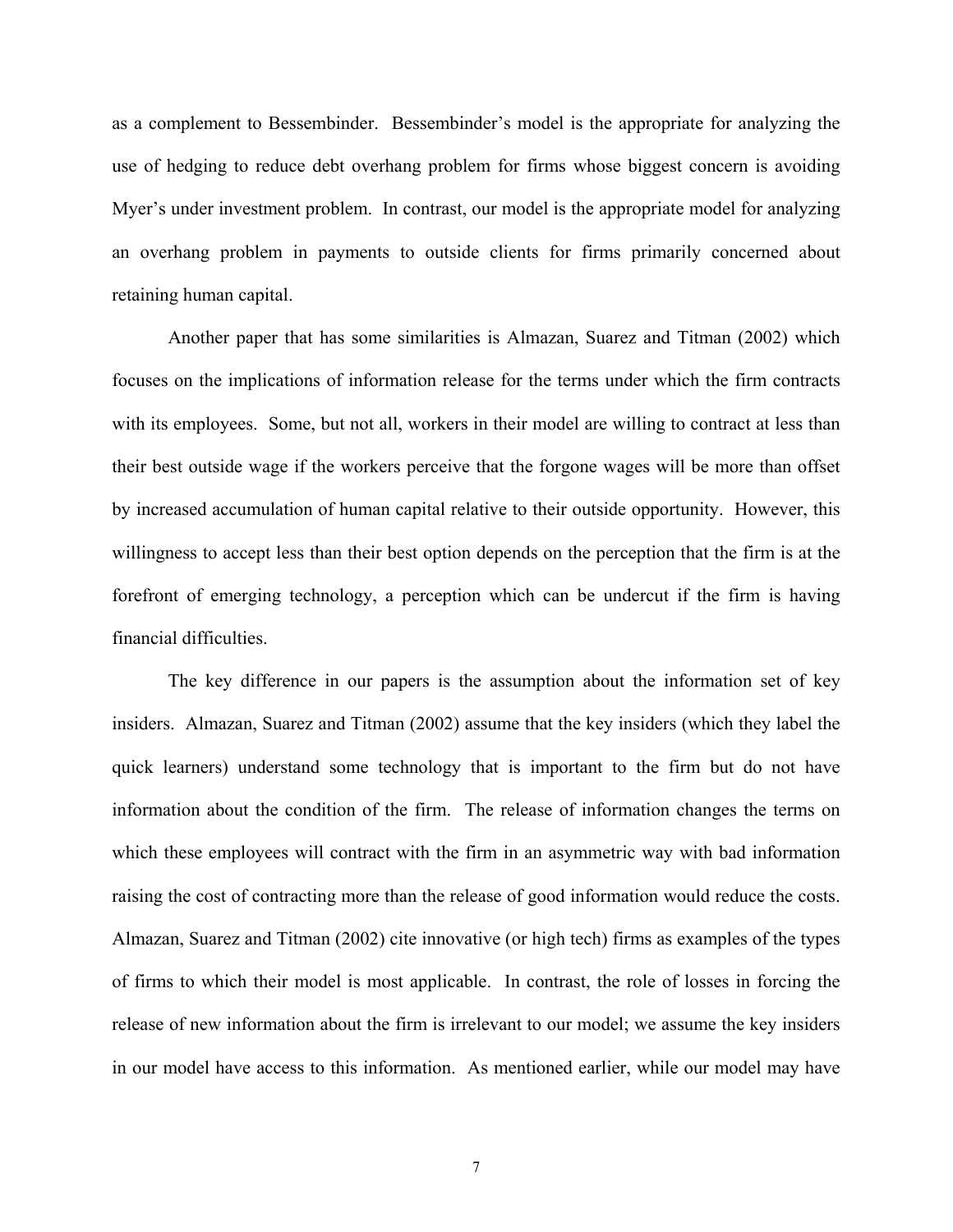applications to a variety of settings, the model would be an especially good description of the senior staff at financial services firms, especially investment banks. Senior investment bankers are unlikely to work at a rate below their best outside opportunity in the belief that they will learn more about the technological state of the art. However, they are likely to leave if unhedged trading losses threaten to reduce or eliminate the annual bonuses which they would otherwise have earned.

Probably the most popularly cited work on rationales for hedging is provided by Froot, Scharfstein, and Stein (FSS) (1993) and Froot and Stein (1998). They revisit the asymmetric information model of Myers and Majluf (1984) and argue that costless hedging can prove to be value increasing if the firm faces a concave production technology and convex costs for raising outside capital.<sup>3</sup>

Our paper also differs from FSS. While they argue that outside financing in general is costly with asymmetric information, we emphasize the important role of human capital as an input to the production process and show that this leads to a unique risk management /capital structure configuration that involves hedging and the issuance of a particular type of outside claim-debt capital. Thus, our paper prescribes a unique solution to the financing problem that yields the first best allocation of resources.

The third type of rationale used for the value added that can be obtained from off balance sheet financing comes from agency type problems of Jensen and Meckling (1976). Holmstrom and Tirole (2000) and Leland (1998) study models whereby agency costs between equity holders and debt holders provide a rationale for carrying liquidity. For example, in Holmstrom and Tirole (2000) liquidity may be needed to keep a project going at some future date that could not be financed in the spot market due to agency costs. Leland (1998) on the other hand views hedging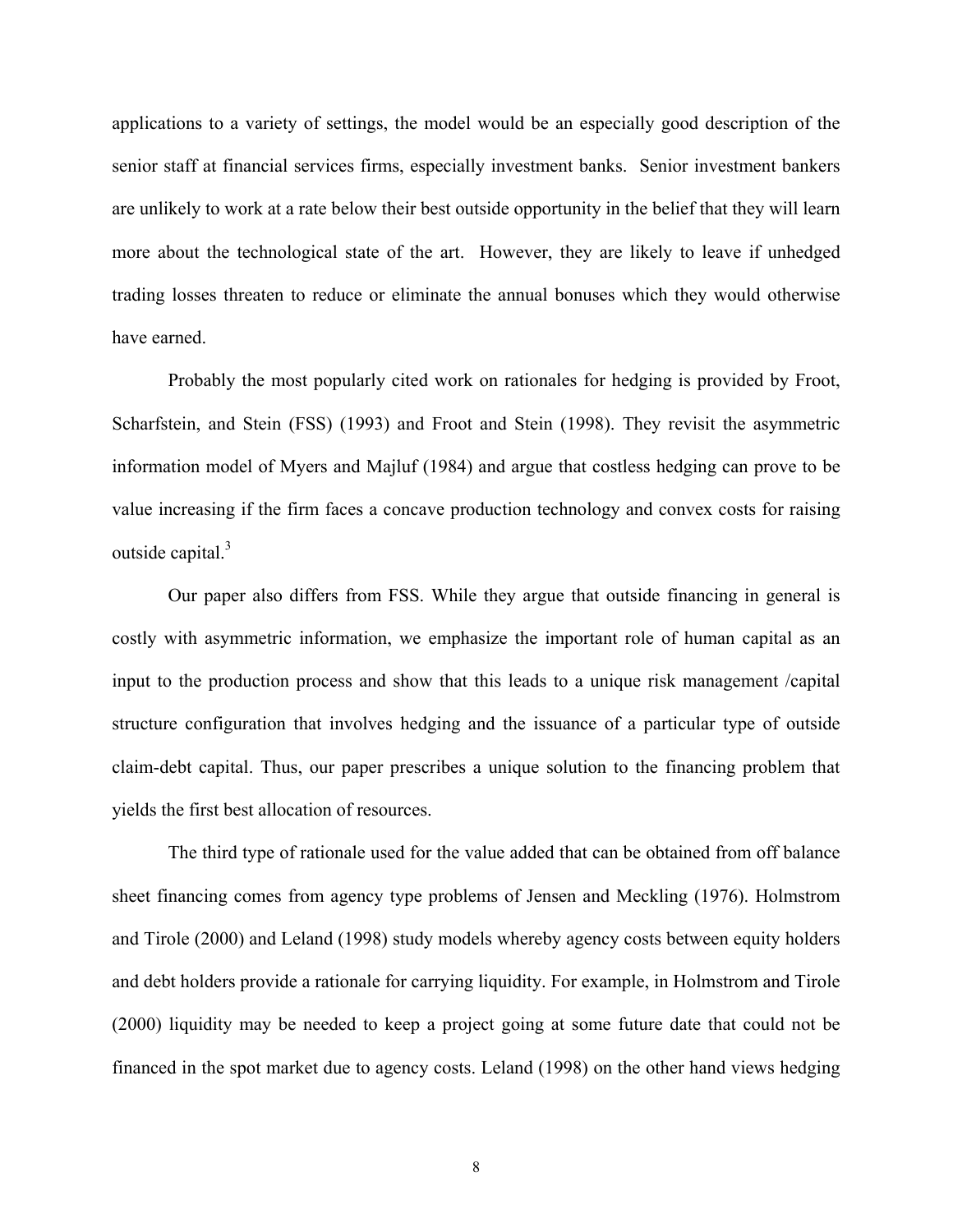as a way to increase debt capacity and thereby capture the additional tax shields associated with debt financing.

Our paper differs from Holmstrom and Tirole, and Leland in a number of important respects. It is different from Leland in the sense that we show that debt is an optimal part of the capital structure without the need to appeal to taxes or other market imperfections such as costly financial distress. The paper also differs from Holmstrom and Tirole in the sense that their assumed generic agency costs result in all solutions being second best. Moreover, our work differs from both of these papers in the sense that our contracting problems arise endogenously as a result of the particular nature of human capital.

The remainder of the paper is as follows. In section II we describe the model assumptions and setup. In section II(a) we look at the hedge/no hedge decision when there is no asymmetric information, while in section  $II(b)$  we model the problem as one where there is asymmetric information between managers and outside claimants. Section III contains some brief concluding remarks, some thoughts on further theoretical extensions and some possible empirical implications one might draw from the model.

#### **I. Model Setup**

We assume that all participants in the model are risk neutral. All of the equity is owned by senior managers and other highly skilled workers, which we will refer to simply as "the managers." The managers act as a single unit. The firm is incorporated so that the managers cannot walk away with cash flows that are due to outside claimants.

We assume that managers are not perfectly interchangeable. In particular we assume that initially each firm is run by the "best" management team associated with a given production process. Therefore, if these managers "exit" the firm there will be some loss of output. Without

9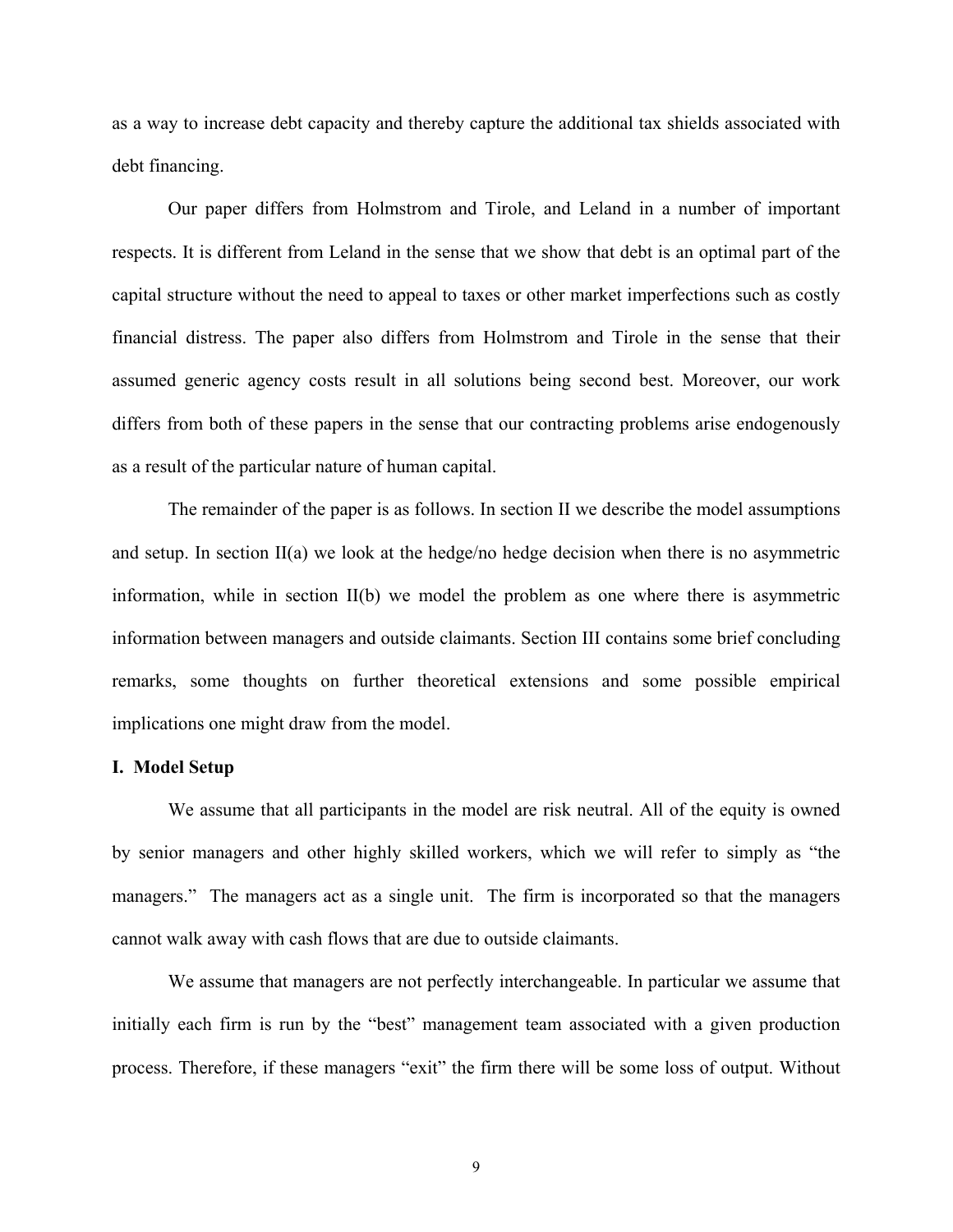loss of generality we assume that without the first best management, the firm ceases to operate, and corresponding cash flows from operations are zero.<sup>4</sup>

The model has two dates. At date zero all participants know the production and cost functions of all firms, along with the value of exit options to the managers. Furthermore, all market participants possess a distribution of the output price associated with production but the realization of this price is not known until date one. Managers observe the realization and decide whether to exercise their outside option. If the managers stay, the firm produces the optimal number of output units, *q*, and the product is sold at time 1. Finally, the gross profits from operation are then distributed.

In order to keep things simple, we assume that the marginal cost function for output is,  $c(q) = \gamma q^2/2$ . Production is assumed to be immediate so that profits are realized at date one. However, in order to have access to this production technology the firm must pay a fixed cost of *K* dollars that must be raised by issuing outside claims. We assume that the managers have zero wealth.

At date zero the firm must decide whether or not to hedge the price risk it faces at date one. Let the price *R* be distributed such that the range of *R* is *a* to *b*. The marginal distribution function is  $g(r)$  and the cumulative distribution function is given by  $G(r)$ .

 Since all market participants are risk neutral and the discount rate is assumed to be zero, the futures price, set at date zero, will equal the mean of the expected future spot price at date one. In particular,  $r^f = E(R)$  is going to be a *result*, rather than an assumption, in our model, where  $r^f$  is the futures price set at date zero, R is the random (viewed from date zero) future spot price of the commodity and E() is the expectations operator.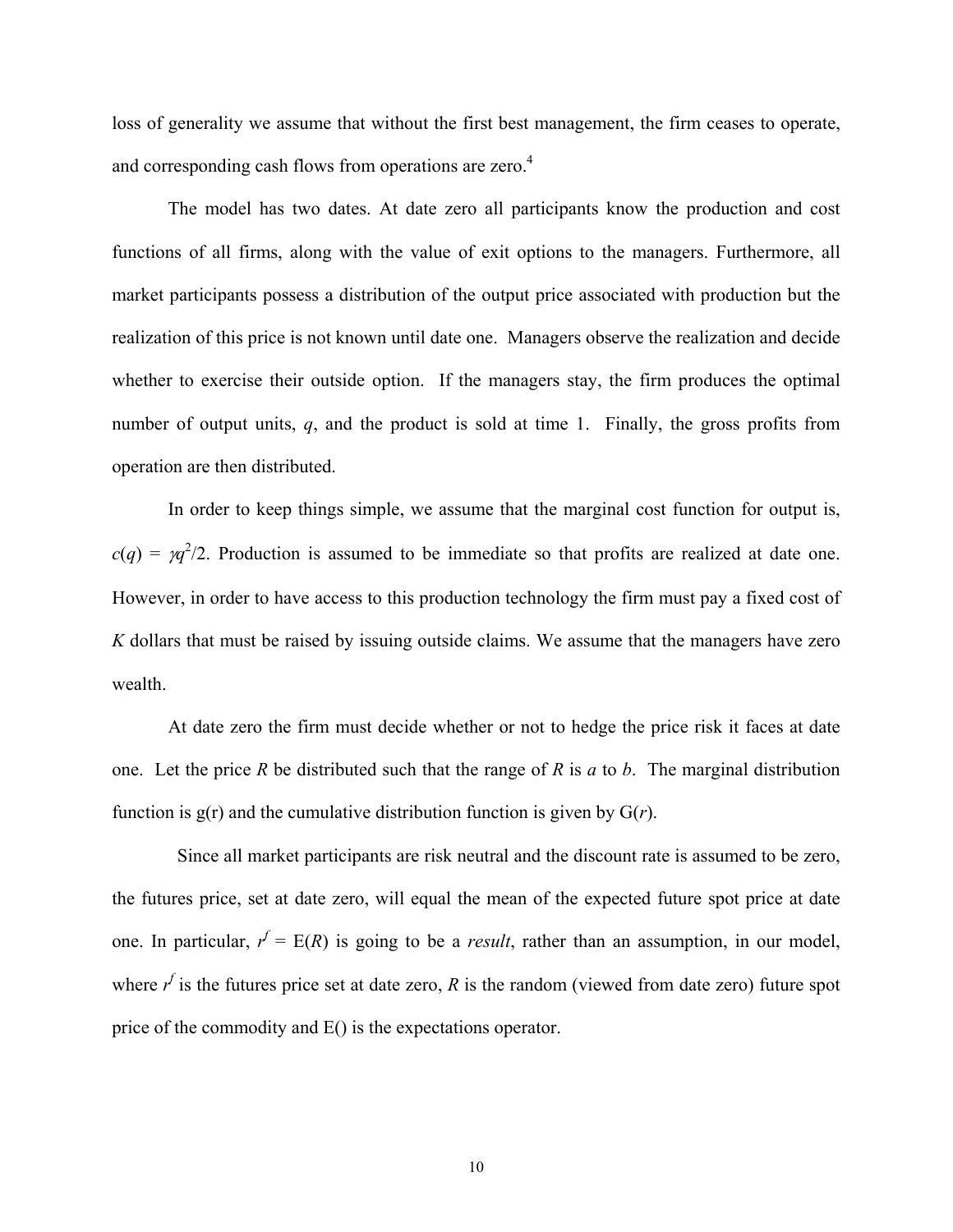The "unbiased" futures price result will hold so long as all futures markets participants know that there will be, with probability one, no default on these contracts. For this reason we compare only two hedging solutions. The first is the case of no hedging while the second is one where the firm hedges in such a way that, with probability one, there is sufficient cash flow to honor any commitments to outsiders.<sup>5</sup> Sticking to this comparison allows us to avoid the tricky problem of modeling default risk in the futures market, while still allowing us to derive our principal result: namely that there exist situations where hedging ex ante will increase firm value. $6$ 

We follow Bessembinder in assuming that the firm can credibly commit to entering into and maintaining a hedge. Bessembinder (1991) justifies this assumption on the ground that the firm may have reputational reasons for maintaining the hedge in a multiperiod model and that debt contracts may contain covenants requiring hedging. The extension of our model to a multiperiod setting would produce an even stronger reason for hedging. As Myers (1999) points out for firms that rely on human capital, "the assets go out to the parking lot every night" and need not return in the morning suggesting every day is a new period in the context of our model.

In order to complete the model we assume that the firm raises funds by issuing claims to outsiders. We first examine the implications of issuing debt claims and then of issuing equity claims. The outside claimants price their claims to break even in expectation. Assuming the risk free rate to be zero and assuming the managers have no initial capital, let us define the *marginal* profits from operations to be, for any realization of  $R = r$ , as

$$
P = qr - \gamma q^2 / 2. \tag{1}
$$

Assuming the firm is in operation, the managers will maximize the marginal profits from operations at date one, i.e.,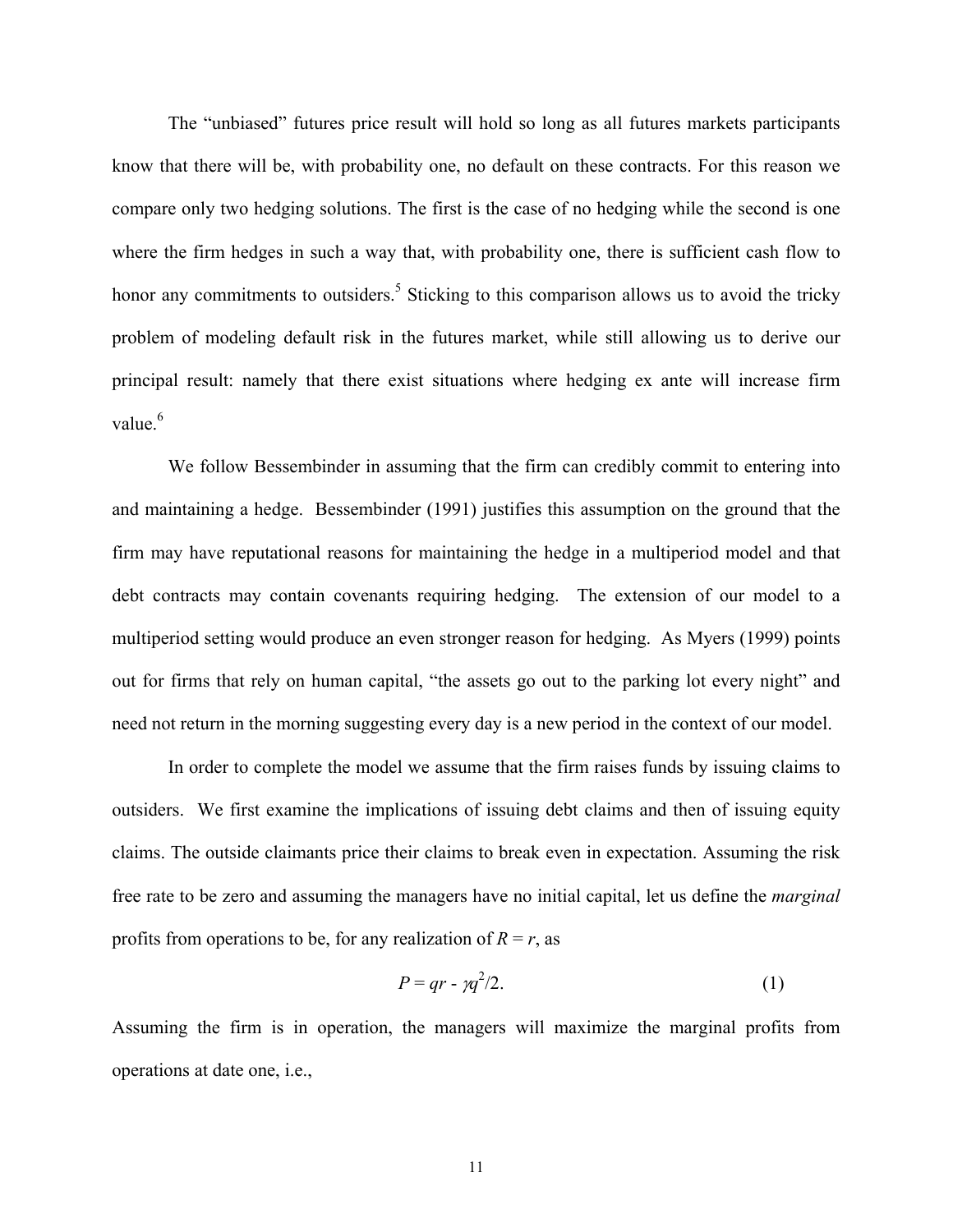$$
q^*(r,\gamma) = r/\gamma. \tag{2}
$$

Substituting (2) into (1) yields

$$
P^*(r,\gamma) = r^2/2\gamma. \tag{3}
$$

Assume that the managers can use their skills to generate optimal marginal profits (equation (3)) within the firm, assuming that they find it in their interest to keep the firm going. Alternatively, the managers can obtain  $U$  from outside employment.<sup>7, 8</sup> We assume that there is no direct cost to effort on the part of the managers, whether they work inside or outside the firm.

At date one the value of  $R$  is revealed as  $r$ , and the managers may choose to exert their effort either in the firm or outside of the firm. The social welfare maximizing outcome is that the managers stay with the firm if staying produces more wealth,

$$
P^*(r,\gamma) = q^*(r,\gamma)r - \gamma (q^*(r,\gamma))^2/2 \ge U,
$$
 (4)

and otherwise leave to take the outside employment opportunity. Define  $r^c$  as the critical value of *r* such that the social welfare gains of staying exactly equal those of leaving:

$$
r^{c}(\gamma, U) = (U + \gamma (q^{*}(r, \gamma))^{2} / 2) / q^{*}(r, \gamma) = \sqrt{2\gamma U}.
$$
 (5)

 If capital markets are efficient, there are no information asymmetries and the managers allocates their effort in a way that maximizes social welfare, their expected wealth is

$$
V_0^{sw} = \int_{r^c}^b P^*(r,\gamma) \, dg(r) + \int_0^{r^c} U dg(r) - K \,. \tag{6}
$$

This strategy produces the maximum marginal profits and pays outside investors only the opportunity cost of the resources they provide. Thus, the social welfare maximizing solution also maximizes the managers' expected wealth.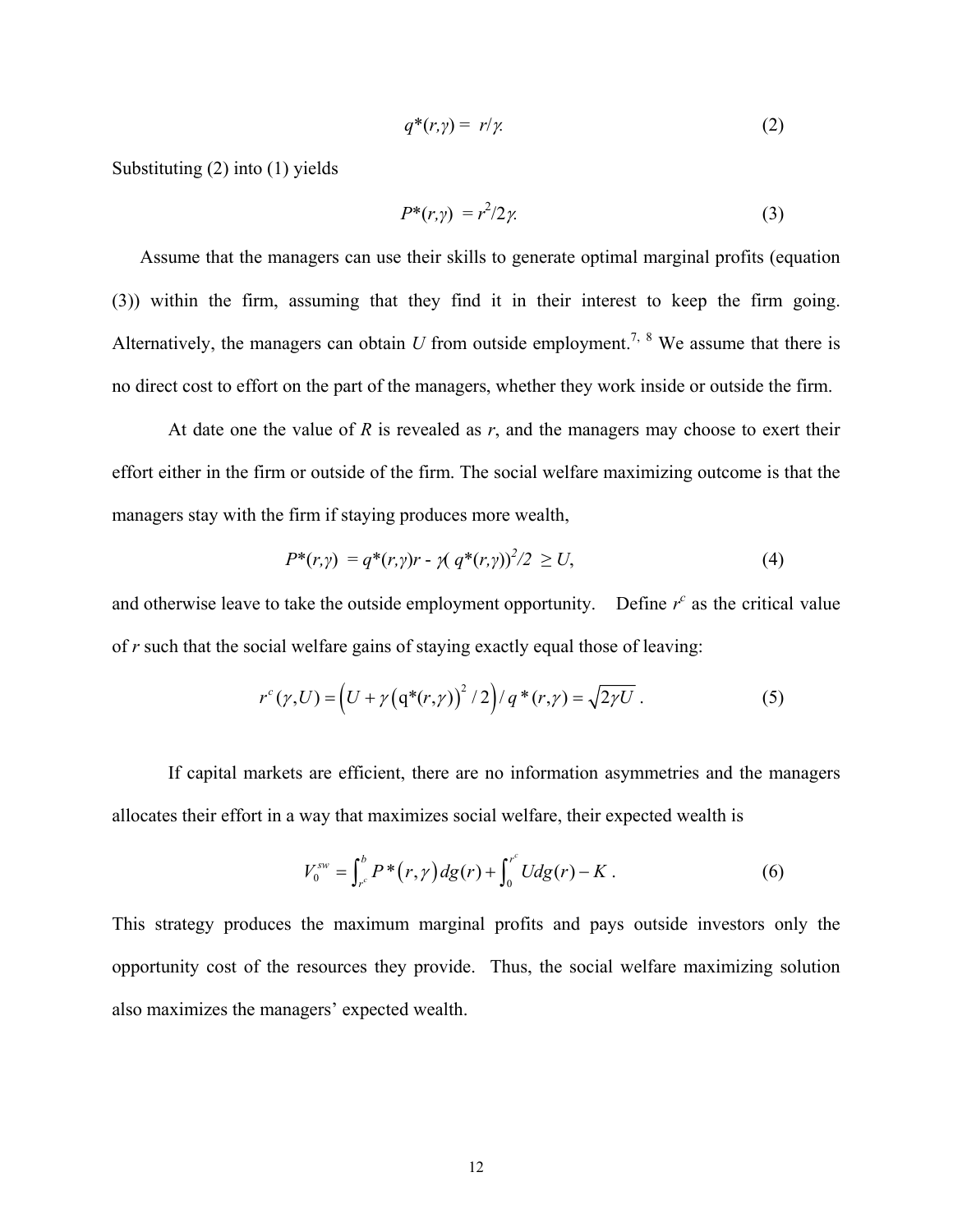However, the managers are not necessarily entitled to receive *P*\* but rather must pay *C*(*r*) to the outside claimants that supplied the initial fixed capital *K*. Thus, the managers' actual decision rule is chooses effort, *e*, at time one to:

$$
\begin{array}{l}\text{Max }((P^*(r,\gamma)-C(r)), U)\\e\end{array}.
$$
\n(7)

Thus, the actual decision will deviate from the managers' wealth maximizing rule whenever *P*\*  $\geq U$  but  $P^*$  -  $C(r)$ ) < *U*. The next section follows the basic model in analyzing a variety of financing alternatives given symmetric information. The following section considers the results given some small asymmetry.

#### **II. Financing options under information symmetry**

 Whether the manger can obtain his wealth maximizing solution under information symmetry depends on how the payoffs to the outside claimants are structured. This section begins by considering the outcomes if the managers issue debt and then proceeds to analyze the case where the managers issue equity.

#### **A. Debt Issuance**

 The simplest option for the managers would be to have the firm issue senior debt with no hedging. In this case the debt holders have first claim on any cash flow up to the face value of their debt.

Let  $F<sup>s</sup>(h)$  denote the face value that must be promised on a senior debt claim issued to the outside claimants in order for them to supply *K* in capital and still break even in expectation, knowing that there may exist states of the world where the firm is not in operation (i.e., the managers have left the firm). The term *h* denotes the futures position taken by the firm;  $h > 0$  is a short position while  $h \leq 0$  is a long position. Without loss of generality we assume that one unit of *h* equals one unit of *q*.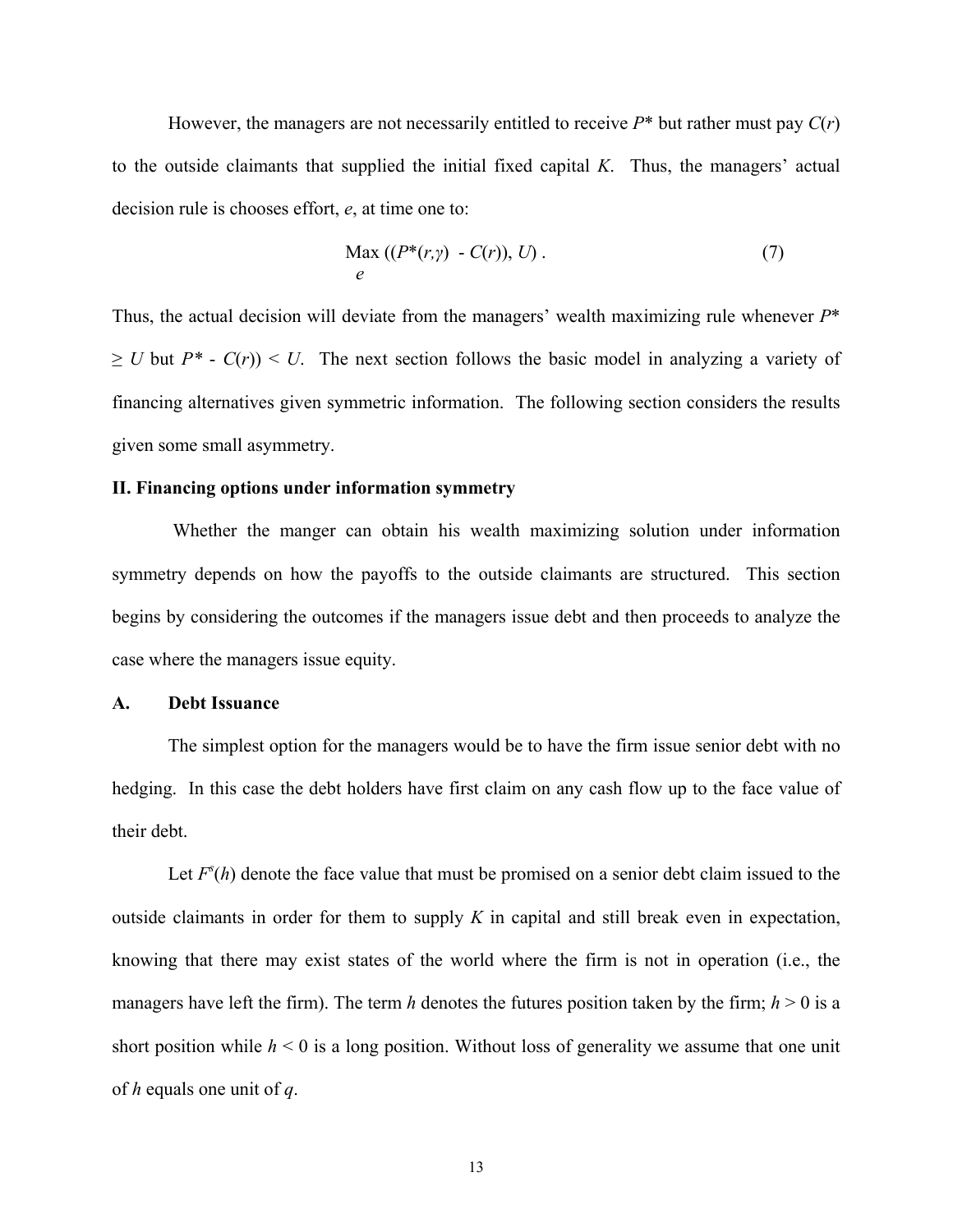The problem with straight debt having first claim on the firm's cash flow is that it creates a debt overhang problem that causes the managers' choice of effort to deviate from the value maximizing effort decision. Substituting  $F<sup>s</sup>(0)$  into the managers' decision rule we get that

$$
\text{Max } ((P^* - F^s(0)), U). \tag{8}
$$

Using (4) and (3) we get the managers stay with the firm if

$$
R \ge r^* = ((2\gamma (F^s(0) + U))^{1/2}), \tag{9}
$$

where  $F(0)$  solves

$$
F^{s}(0)(1 - G(r^{*})) = K,
$$
\n(10)

and  $G(r)$  is the distribution function of r. Stated differently, the managers will inefficiently leave the firm whenever  $P^* \ge U > P^*$  -  $F^s(0)$ ). Given an issue of senior debt and no hedging, the value of the managers' position at date zero is then given by

$$
V^{d}(0) = \int_{r^{*}}^{b} (P^{*}(r, \gamma) - F^{s}(0)) dg(r) + \int_{0}^{r^{*}} U dg(r)
$$
  
= 
$$
\int_{r^{*}}^{b} P^{*}(r, \gamma) dg(r) - K + \int_{0}^{r^{*}} U dg(r).
$$
 (11)

This value is strictly less than the social welfare maximizing value because the managers abandon the firm and exercise their outside option when *R* takes a value of *r\** or less rather than the social welfare maximizing rule of exercising their option at  $r^c$  since  $r^* > r^c$ .

 As an alternative to issuing senior debt to outside investors, the firm could issue senior debt to the managers and junior debt to the outside investors. The senior debt would carry a face value at least equal to the managers' outside option,  $F<sup>s</sup>(0) = U<sup>9</sup>$ . The face value of the junior debt would have to satisfy the condition that:

$$
\int_{r^*}^{b} F^{j}(0)dg(r) + \int_{r^*}^{r^*} (P^*(r,\gamma) - F^s(0))dg(r) = K , \qquad (12)
$$

or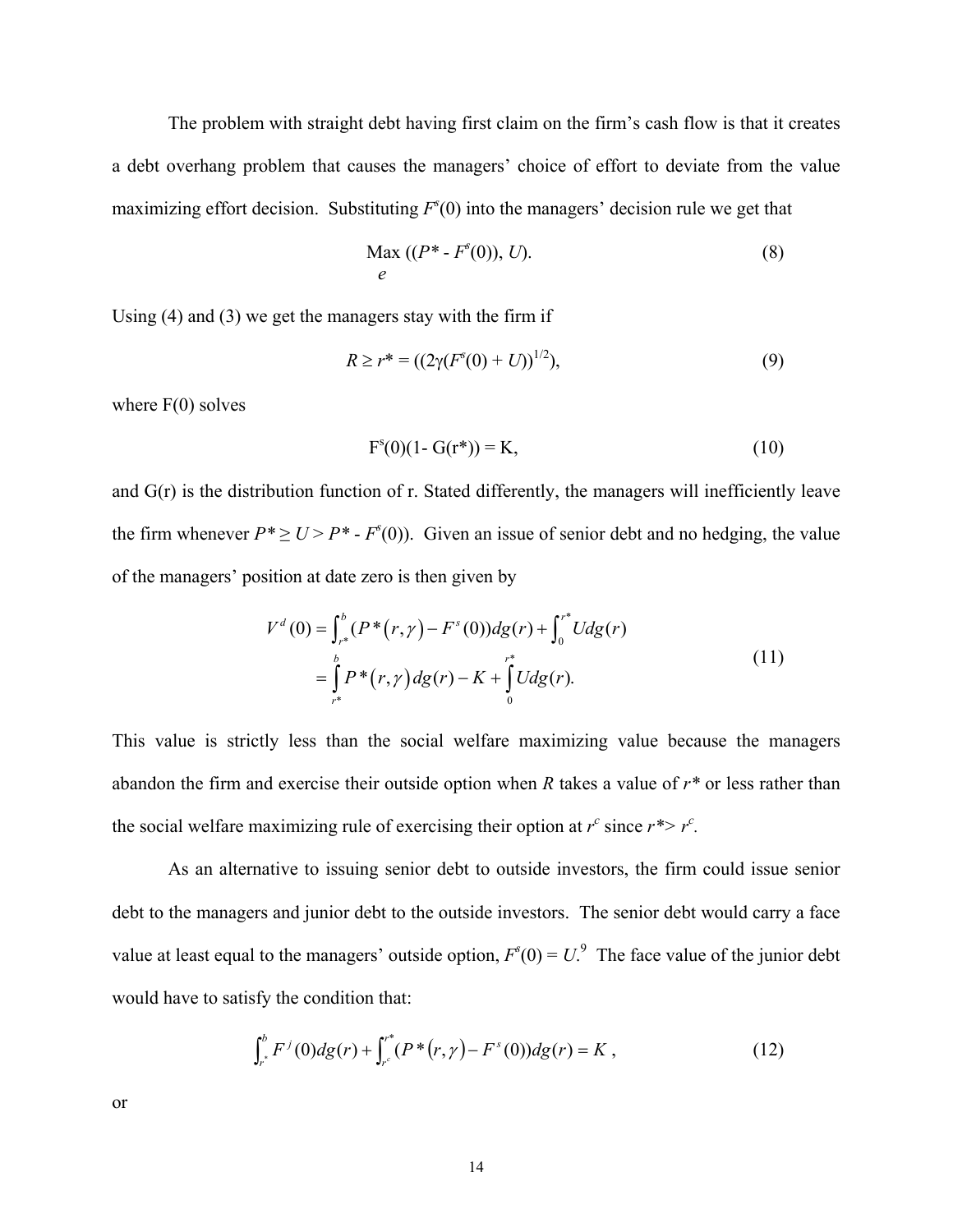$$
F^{j}(0) = \left(K - \int_{r^{\circ}}^{r^*} (P^*(r,\gamma) - F^s(0))dg(r)\right) / \int_{r^{\circ}}^{b} dg(r).
$$
 (13)

The expected wealth of the managers is

$$
V^{dj}(0) = \int_{r^*}^{b} (P^*(r,\gamma) - F^j(0))dg(r)
$$
  
+
$$
\int_{r^c}^{r^*} (P^*(r,\gamma) - (P^*(r,\gamma) - F^s(0)))dg(r) + \int_0^{r^c} Udg(r).
$$
 (14)

Rearranging terms yields,

$$
V^{dj}(0) = \int_{r^c}^{b} P^*(r, \gamma) \, dg(r) + \int_0^{r^c} U dg(r) - K \tag{15}
$$

which is the same as the expression for the managers' maximum expected wealth,  $(6)$ .

Alternatively, the managers could solve the problem by entering into a forward agreement. In order to simplify the analysis we assume that the hedge is riskless, this in turn requires that the firm be sufficiently profitable so that it can enter into a riskless hedge.<sup>10</sup>

Given  $h^*$  as the amount of hedging required to make the debt riskless,

$$
h^* = K / (r^f - r^c).
$$
 (16)

We make the following two assumptions:

- **(Assumption 1)** *q***(***r*  $f''(x, y) > h^* > 0.$
- **(Assumption 2)**  $f - r^c > 0.$

**Proposition 1: Both of these assumptions will hold if** 

$$
\gamma \le (r^f)^2 (2U/(K+2U)^2). \tag{17}
$$

Proof: Substitute into the value of  $q(r^c, \gamma)$  and  $h^*$  for  $r^c$  from equation (5) rearranging yields assumption 1. This proves that  $q(r^c, \gamma)$  is greater than  $h^*$ . To prove  $r^f$  greater than  $r^c$  multiply both sides of the equation by 2*U* this yields

$$
2U\gamma \le (r^{\ell})^2((2U)^2/(K+2U)^2),\tag{18}
$$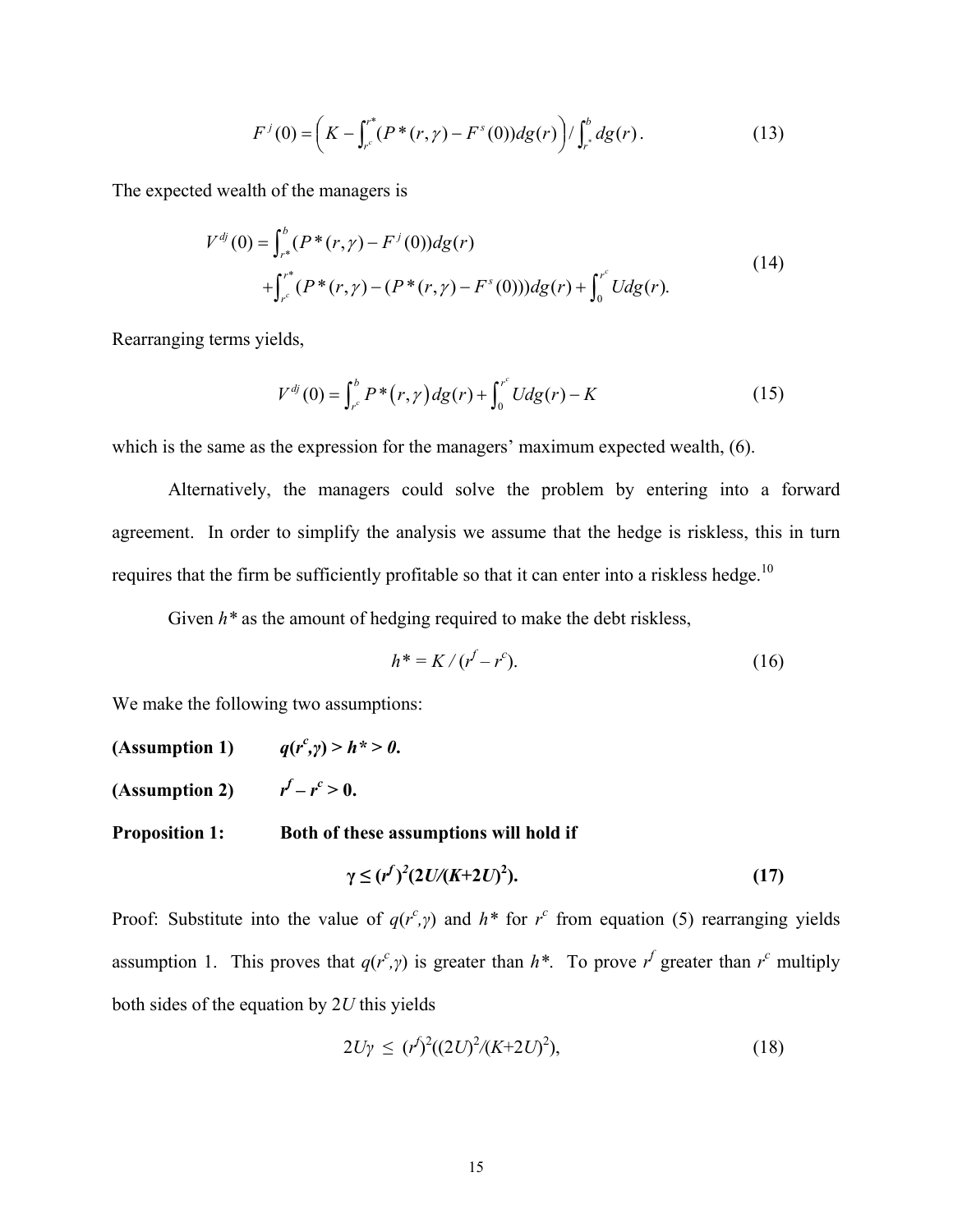Finally, take the square root of both sides of the equation and use equation (5). This shows that  $r^f > r^c$  since *K* is positive, this shows that *h*<sup>\*</sup> must be strictly greater than zero. QED.

Given these assumptions, the managers may obtain first best by having the firm hedge  $h^*$ .<sup>11</sup>

**Proposition 2: The managers will follow their welfare maximizing decision rule of**  staying with the firm if  $P^* \ge U$  if the firm hedges by,  $h^*$ , the amount exactly required to **make the debt riskless:** 

$$
h^*(r^f - r^c) = K
$$
 or  $h^* = K/(r^f - r^c)$ .

Proof. See Appendix.

#### **B. Equity Issuance**

 The issuance of equity rather than debt avoids the debt overhang problem. However, in order to sell equity to investors, the firm must give those investors the right to a share in the firm's profits. The outside equityholder's share absent hedging is  $S^e$  (0) with the managers receiving the remaining share of the profits,  $(1 - S<sup>e</sup>(0))$ .

The managers optimally allocate effort according to

$$
\text{Max} \ ((1-S^e)P^*(r,\gamma))), \ U).
$$
\n(19)

This implies that the managers will stay with the firm if and only if

$$
R \ge r^{**} = ((2\gamma(U/(1-S^e))^{1/2}), \tag{20}
$$

where *Se* solves

$$
\int_0^{r^{**}} S^e P^*(r, \gamma) d g(r) = K.
$$
 (21)

The resulting value function for the managers is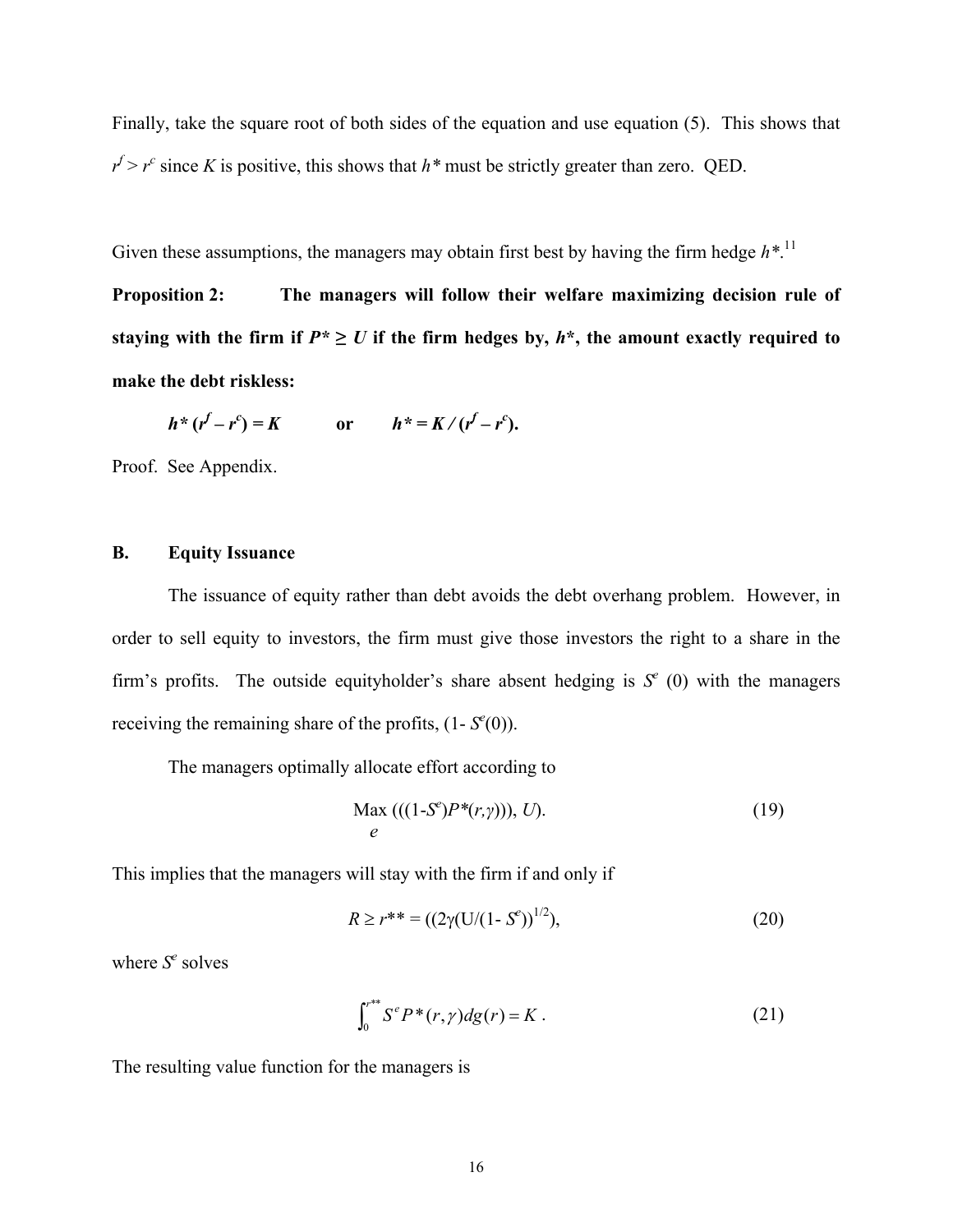$$
V^{e} = \int_{r^{**}}^{b} S^{e} P^{*}(r, \gamma) dg(r) + \int_{0}^{r^{**}} U dg(r).
$$
 (22)

Substituting in the solution for  $S^e(0)$  from (21)

$$
V^{e} = \int_{r^{**}}^{b} P^{*}(r, \gamma) dg(r) + \int_{0}^{r^{**}} U dg(r) - K.
$$
 (23)

Which is less than the wealth maximizing value because  $r^{**}$  is greater than  $r^c$ . Thus, the "debt" overhang" is not simply a problem with an outside obligation that takes priority over the managers' claim. An obligation that that has equal priority with the managers' payments may create an "equity overhang" that also reduces the managers' payments and induces them to inefficiently exercise their outside option.

 Given that the equity overhang problem arises from the outside claims that have equal priority with the managers' claim, one potential way to prevent the problem would be to give the managers a debt claim with a face value of at least *U*. If the debt takes a value exactly equal to *U*, the firm would first redeem the debt as long as  $P^* \ge U$ , and would distribute dividends whenever  $P^*$  > U. If the firm earned less than U then the managers would exercise their outside option, the firm would have no profits and hence would neither redeem the debt nor pay dividends.

Outside investors' required claim on the firm's profits,  $S^e$  if the firm gave the managers a debt contract with a face value of *U* and sold an equity claim on any profits must solve:

$$
S^{e}(0)\int_{r^{c}}^{b} (P^{*}(r,\gamma)-U)dg(r) = K,
$$
\n(24)

or

$$
S^{e}(0) = K / \int_{r^{e}}^{b} (P^{*}(r, \gamma) - U) dg(r).
$$
 (25)

The resulting expected wealth of the managers if the firm sells equity and gives them a debt contract,  $V^{ed}$ , is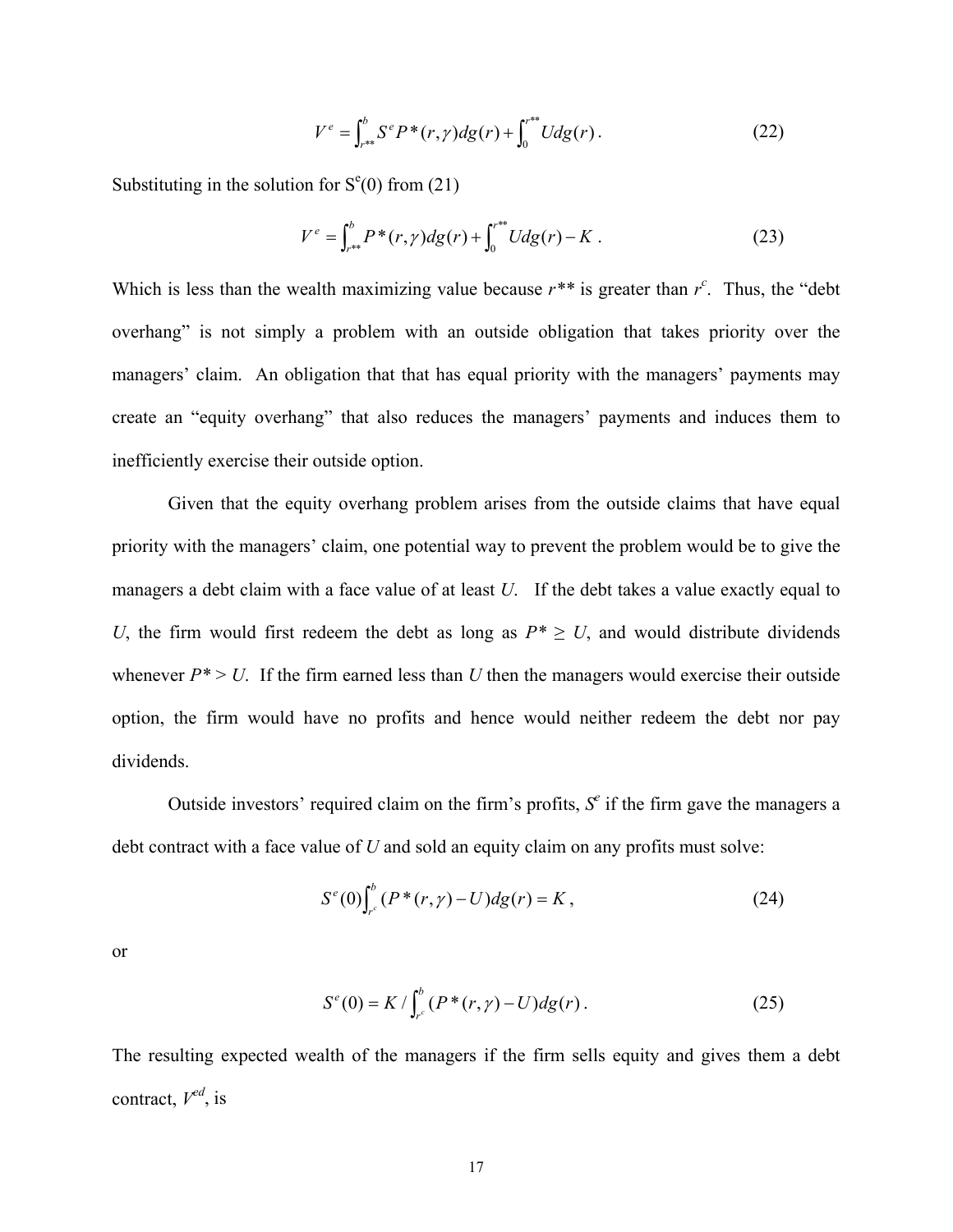$$
V^{ed} = (1 - S^{e}(0)) \int_{r^{e}}^{b} (P^{*}(r, \gamma) - U) dg(r) + \int_{r^{e}}^{b} U dg(r) + \int_{a}^{r^{e}} U dg(r)
$$
  
= 
$$
\int_{r^{e}}^{b} P^{*}(r, \gamma) dg(r) - S^{e}(0) \int_{r^{e}}^{b} (P(r, \gamma)^{*} - U) dg(r) + \int_{a}^{r^{e}} U dg(r).
$$
 (26)

Substituting the value of  $S<sup>e</sup>$  yields

$$
V^{ed} = \int_{r^c}^{b} P^*(r, \gamma) \, dg(r) + \int_{a}^{r^c} U dg(r) - K \,. \tag{27}
$$

This equals the maximum wealth possible for the managers. The result of giving the managers a debt claim is analogous to renegotiating debt issued to outside investors. In both cases, the overhang problem is solved by giving the managers' claim to *U* priority over payments to outside investors.

 Analogous to the debt case, the overhang problem may also be solved by transferring income from the high cash flow states to the low cash flow states so that the firm has sufficient income to both: (a) pay the outside investors their face value (for debt) or dividends (for equity) and (b) pay the managers an amount at least equal to their outside option *U*. The mechanism for transferring income is a hedge written on the source of uncertainty, *r*.

 If the firm enters into a hedge such that the managers will not exercise their option unless  $r < r<sup>c</sup>$ , then outside investors will demand that their share of the profits satisfy:

$$
S^{e}(h^{*})\int_{r^{c}}^{b}(P^{*}(r,\gamma)+(r^{f}-r)h^{*})dg(r)+S^{e}(h^{*})\int_{a}^{r^{c}}(r^{f}-r)h^{*}dg(r)=K
$$
 (28)

or

$$
S^{e}(h^{*}) = K \left( \int_{r^{e}}^{b} (P^{*}(r,\gamma) + (r^{f} - r)h^{*}) dg(r) + \int_{a}^{r^{e}} (r^{f} - r)h^{*} dg(r) \right). \tag{29}
$$

The minimum size of the hedge,  $h^*$ , needed to retain the managers unless  $r < r^c$  is the amount just sufficient so that the managers' share of the profits equals the value of their outside option:

$$
(1 - Se(h*))[( (rc)2/2\gamma) + (rf - rc)h*] = U,
$$
\n(30)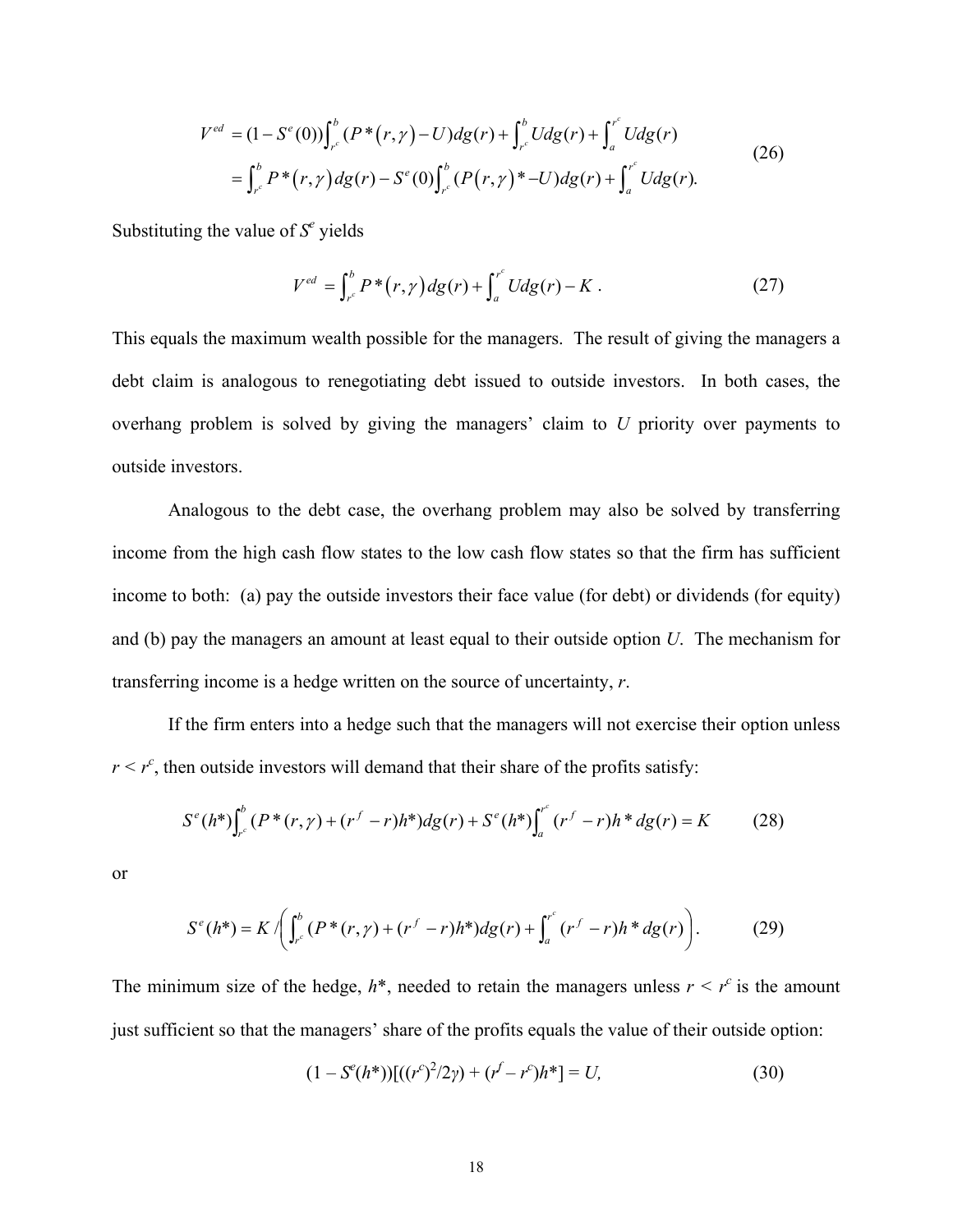solving for *h\** yields

$$
h^* = [U - ((r^c)^2/2\gamma) (1 - S^{e^*})]/(1 - S^{e^*}(h^*)(r^f - r^c), \qquad (31)
$$

substituting in using the definition of *U*,  $U = (r^c)^2/2\gamma$ 

$$
h^* = (S^e(h^*) U) / (1 - S^e(h^*)) (r^f - r^c).
$$
 (32)

Given  $S^{e^*}$ , the value of the firm to the managers if the firm issues stock and hedges,  $V^{eh}$ , is

$$
V^{eh} = (1 - S^{e} (h^{*})) \int_{r^{e}}^{b} (P^{*}(r, \gamma) + (r^{f} - r)h^{*}) dg(r)
$$
  
+ 
$$
\int_{a}^{r^{e}} (U + (1 - S^{e} (h^{*})) (r^{f} - r)h^{*}) dg(r).
$$
 (33)

Substituting in the definition of *Se\** and rearranging terms yields:

$$
V^{eh} = \int_{r^c}^{b} P^*(r, \gamma) dg(r) + \int_a^b (r^f - r) h^* dg(r) + \int_a^{r^c} U dg(r) - K.
$$
 (34)

Finally given that the expected value of the hedge in equilibrium is zero, the expected value of the firm to the managers is:

$$
V^{eh} = \int_{r^c}^{b} P^*(r, \gamma) dg(r) + \int_{a}^{r^c} U dg(r) - K \,.
$$
 (35)

This is the maximum possible value for the managers' equity.

 Thus, both debt and equity can create an "overhang" problem when the managers have inalienable capital and cannot be compelled to work. The overhang of a required payment to outside investors alters the managers' effort decision rule by reducing their share of the profits. As a result, there is a positive probability with simple debt and equity issues that the managers may leave the firm even though their value inside the firm exceeds their value outside the firm.

 Given no information asymmetry, there are two strategies for both debt and equity issuance that result in the first best outcome for the managers despite the potential overhang problem. One strategy is to give the managers first claim on the firm's cash flows by giving them a debt issue that is senior to the claims sold to outside investors. If the amount of this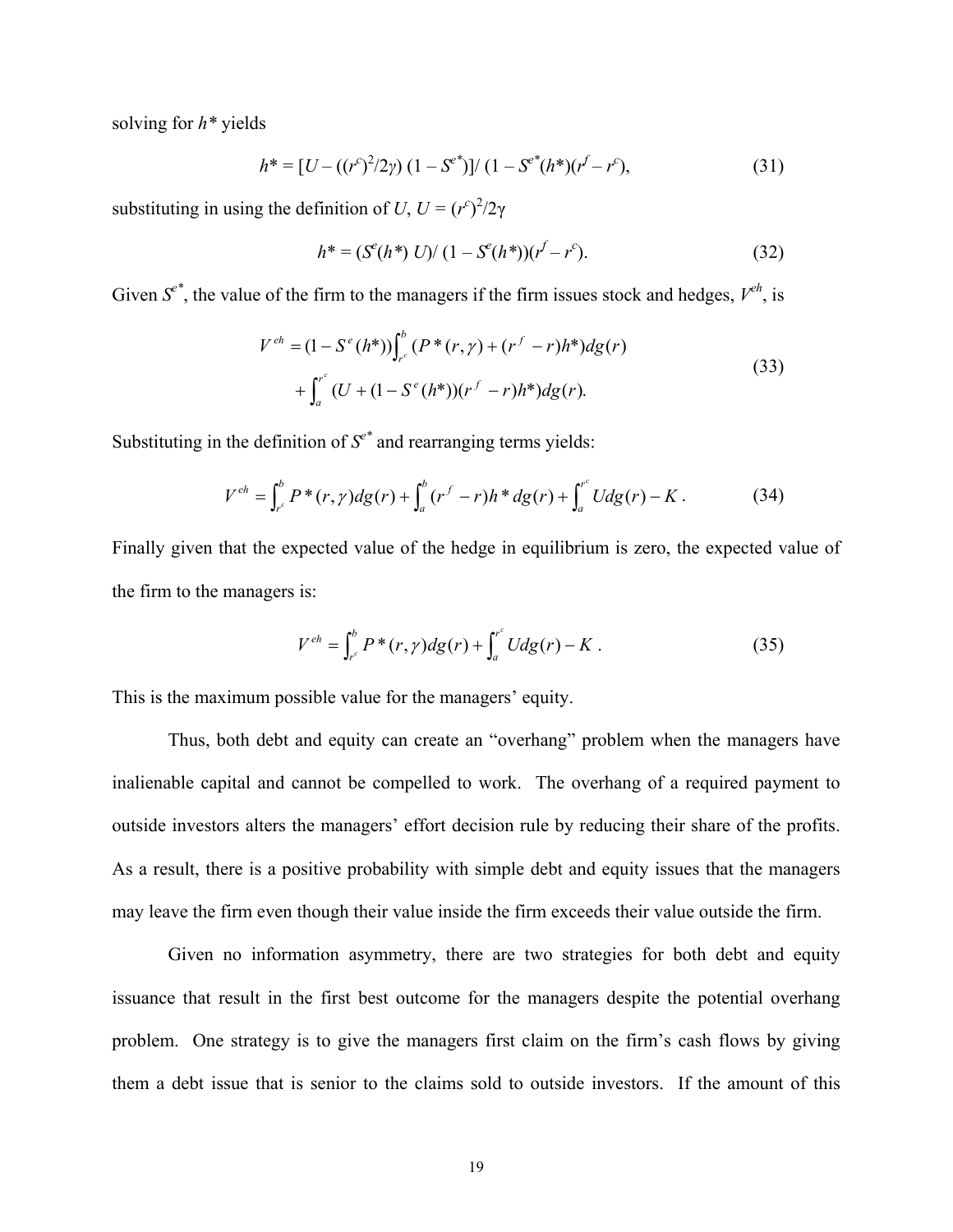senior claim is at least equal to the value of the managers' outside option then they will stay with the firm so long as its marginal profits at least equal their outside option. The other strategy is to enter into a hedge agreement that will provide sufficient funds to make the required payment to outside creditors and a pay the managers at least the value of their outside option.

#### **III. Financing options under information asymmetry**

 So far the analysis has assumed that the firm has only one source of risk and that information about the distribution of that risk is symmetric, both the managers and outsiders have the same information. However, a more common situation is that there is more than one source of risk and that the managers know more about at least one of the risks than the outsiders. Outsiders and managers may still be able to contract in the presences of asymmetric information but managers will have different valuations of the claims than outsiders. This section considers whether such differences in valuation arise and what impact the differences would have on security issuance.<sup>12</sup>

 The focus of the analysis is on the four financing strategies that produced the maximum possible wealth for managers. The asymmetric information is about the value of the cost parameter *Γ* distributed such that the range of *Γ* is *c* to  $d$ <sup>13</sup>. Outside investors are assumed to know that *Γ* is drawn from some marginal distribution  $I(y)$  and the cumulative distribution is L(*γ*). Insiders are assumed to know the realized value of *Γ, γ.*

 The first two subsections examine the four financing strategies, first the two debt strategies and then the two equity strategies in the second subsection. These subsections consider the extent to which changes in *γ* would change insider's valuation of the outsider's claim and show how outsiders would solve for their claim. The third subsection considers the outcome when the insiders can chose among the four strategies.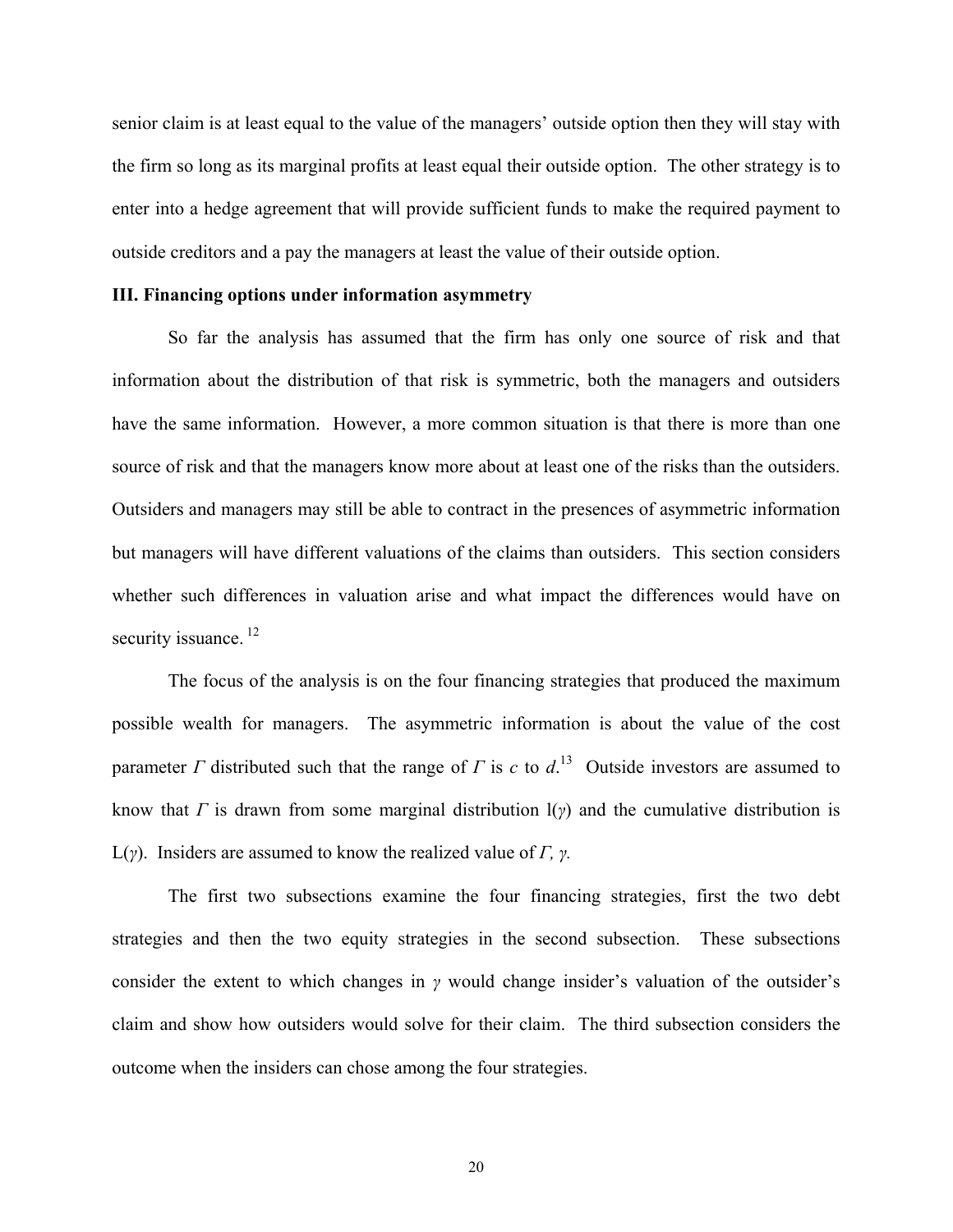#### **A. Debt**

 The implication of information asymmetry about one aspect of the firm's profitability depends on whether the value of the claim is sensitive to the firm's profitability. If the claim is not sensitive to changes in the firm's profitability then both insiders and outsiders will assign the same value to any given claim and the information asymmetry is not relevant to the financing decision.

The value of a given junior debt claim,  $F(0)$  given insider's knowledge of  $\gamma$  is:

$$
E(F^j(0) | \gamma) = \int_{r^*}^b F^j(0) dg(r) + \int_{r^*}^{r^*} \left( P^*(r, \gamma) - F^s(0) \right) dg(r).
$$
 (36)

The sensitivity of this valuation to changes in *γ* may be obtained by differentiating with respect to *γ*:

$$
\frac{\partial E(F^j(0) | \gamma)}{\partial \gamma} = \frac{\partial F^j(0)}{\partial \gamma} (1 - G(r^*)) - F^j(0) \frac{\partial r^*}{\partial \gamma} g(r^*)
$$
  
+ 
$$
(P^*(r^*, \gamma) - U) \frac{\partial r^*}{\partial \gamma} g(r^*)
$$
  
- 
$$
(P(r^c, \gamma) - F^s(0)) g(r^c) \frac{\partial r^c}{\partial \gamma}
$$
  
+ 
$$
\int_{r^c}^{r^*} \frac{\partial P^*(r^*, \gamma)}{\partial \gamma} dg(r)
$$
  
= 0. (37)

The second two terms cancel due to smooth pasting and the fourth term is zero by the definition of  $F^s(0)$  which is *U*. The term  $\partial P^* / \partial \gamma$  is negative therefore the term  $\partial F^j(0) / \partial \gamma$  must be positive. This result is intuitive; an increase in the cost of production reduces expected profits and thereby increases the demanded face value of the debt.

 Although insiders' valuation of the junior claim depends on the realization of *γ*, the best that outsiders can do is to demand a face value on their claim that provides the same expected value as their initial investment *K*.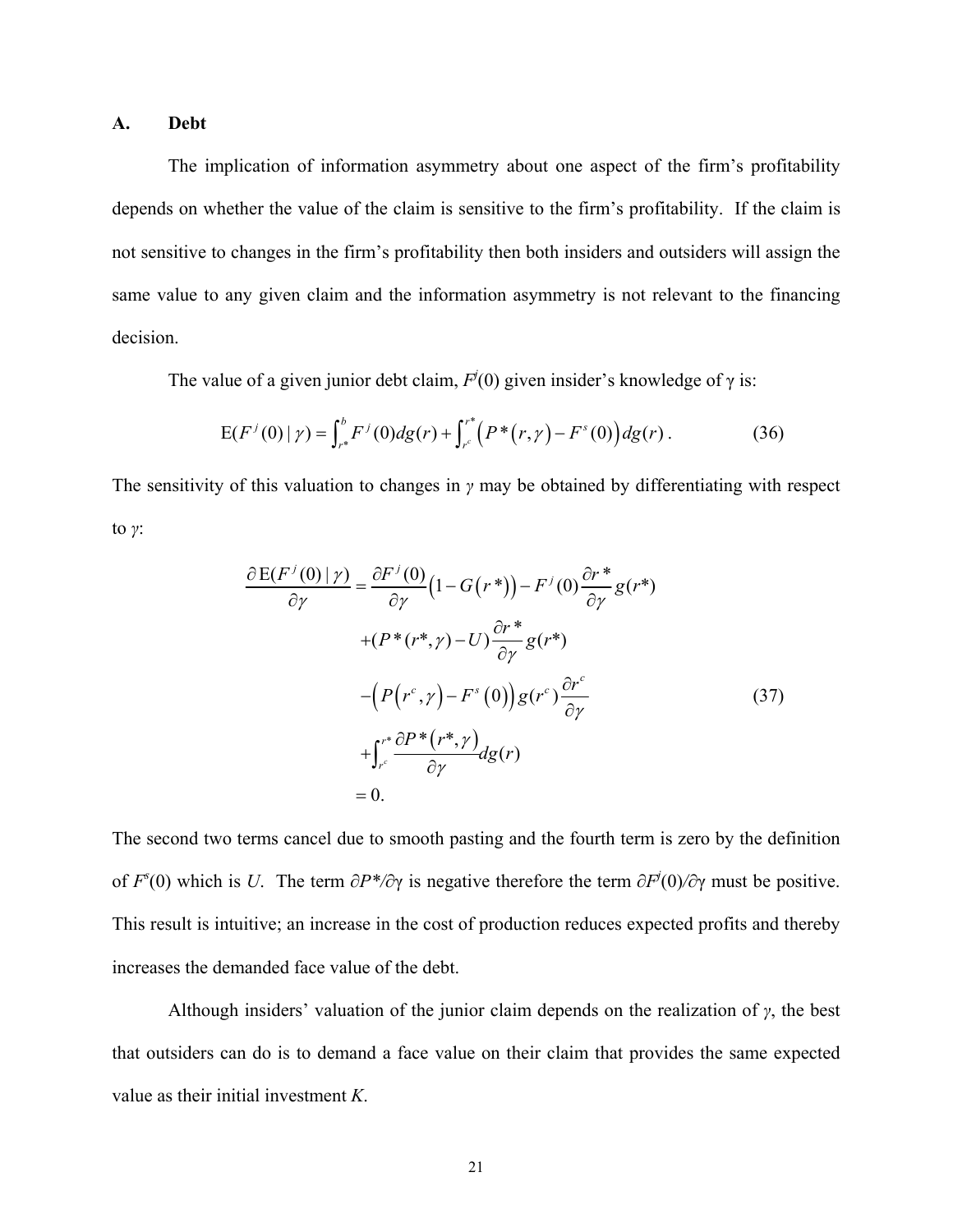$$
\int_{c}^{d} \left( \int_{r^*}^{b} F^{j}(0) dg(r) + \int_{r^c}^{r^*} (P^*(r, \gamma) - F^s(0)) dg(r) \right) dl(\gamma) = K.
$$
 (38)

Insiders will be able to evaluate the value of  $F'(0)$  given their knowledge of *γ*, and given this knowledge will view the debt contract as either transferring wealth from themselves to outside investors or from outside investors to themselves.<sup>14</sup> However, if the only strategy available for financing the firm is to issue junior debt to outsiders and retain a senior claim then the firm will issue the debt provided the project is sufficiently profitable to offset any wealth transfer to outsiders.

The value of the debt with hedging is

$$
\int_{a}^{b} F^{j}(h^{*})dg(r) = F^{j}(h^{*}) = K.
$$
 (39)

This valuation in which the outsiders are paid the same amount in every state is clearly independent of the realization *γ*. Thus, insiders and outsiders will agree on the value of the claim *Fj* (*h\**).

#### **B. Equity**

 Outside equity may be accompanied by inside debt or by hedging. The insider's valuation if the firm issues debt to insiders with a face value of *U*:

$$
S^{e}(0 | \gamma) = K / \int_{r^{e}}^{b} (P^{*}(r, \gamma) - U) dg(r).
$$
 (40)

In order to simplify the presentation, focus on  $\partial \left( \int_{r_c}^{b} \left( P^*(r, \gamma) - U \right) dg(r) \right) / \partial \gamma$ 

$$
\frac{\partial \left(\int_{r^c}^{b} \left(P^*(r,\gamma)-U\right) dg(r)\right)}{\partial \gamma} = \int_{r^c}^{b} \frac{\partial P^*(r,\gamma)}{\partial \gamma} dg(r) -\left(P^*\left(r^c,\gamma\right)-U\right) g(r^c)\frac{\partial r^c}{\partial \gamma}.
$$
\n(41)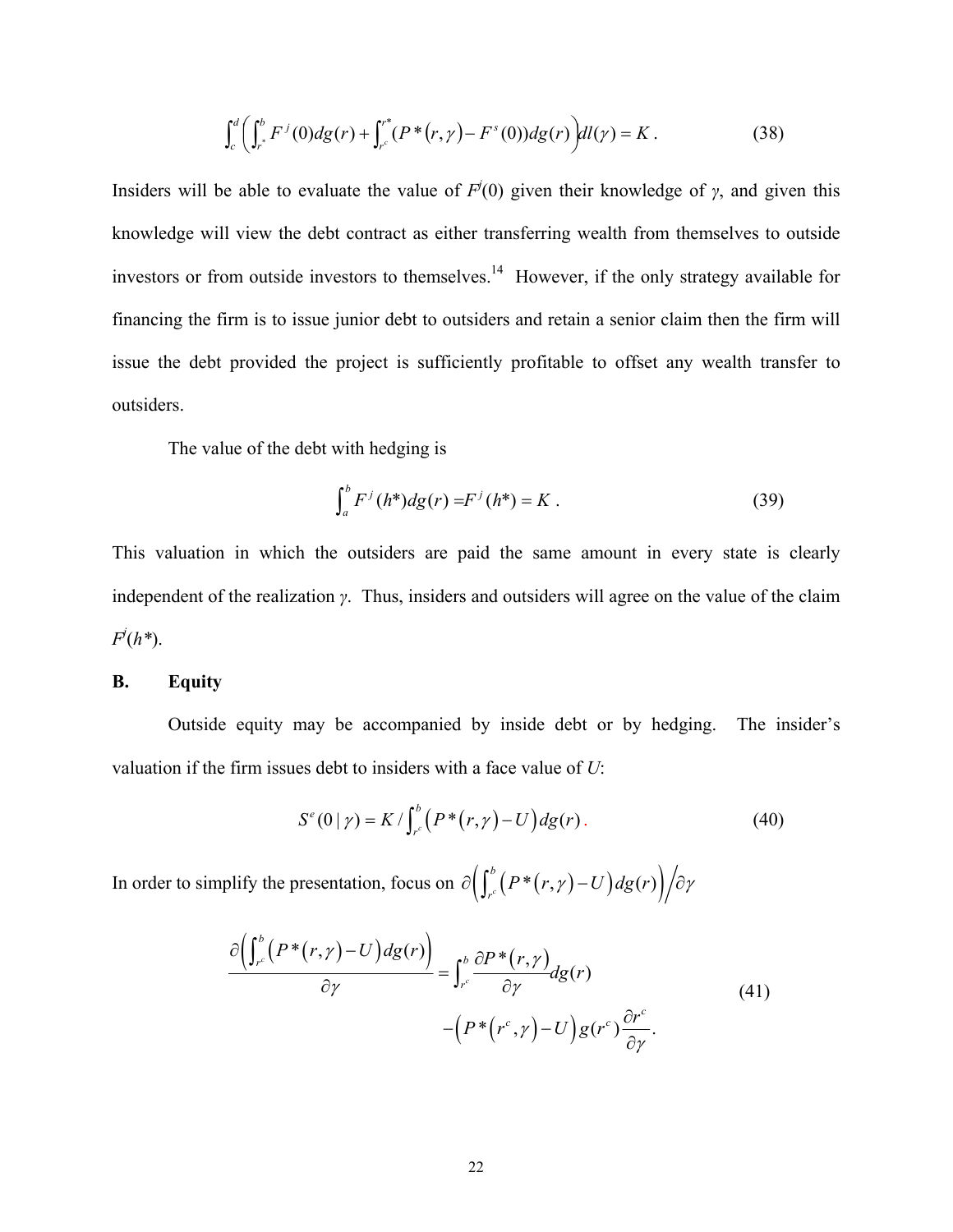Which is less than zero because ∂*P\*/*∂γ is negative and the second term is zero by from the definition of  $P^*(r^c, \gamma)$ . That is the dominator of (40) is decreasing in *γ* which implies that insiders estimate of the fair share of the firm that outsiders should receive is increasing in *γ*. Stated differently, an increase in costs reduces the firm's profitability and implies that outsiders will need a larger claim on the firm's residual cash flows to recover their initial investment *K*. Accordingly, in return for supplying the firm with  $K$ , outsiders will demand that,  $S<sup>e</sup>(0)$ , their ownership interest satisfy:

$$
S^{e}(0) = K / \left( \int_{c}^{d} \left( \int_{r}^{b} \left( P^{*}(r, \gamma) - U \right) d g(r) \right) dl(\gamma) \right). \tag{42}
$$

 As was the case with the combination of junior and senior debt, insiders can compare the value of *Se* (0) demanded by outside investors with the fair value and determine whether the pricing of the outside equity will transfer wealth from insiders to outsiders or outsiders to insiders. Nevertheless, if the only financing strategy of issuing equity to outsiders and a debt claim with a face value of *U* to insiders is feasible and the firm is sufficiently profitable so that expected profits exceed any wealth transfers to outsiders.

 The analysis of the strategy of issuing outside equity and hedging is similar, with the hedge cash flows replacing the payments on the junior debt.

$$
S^{e}(h^{*}) = K / \int_{r^{e}}^{h} (P^{*}(r,\gamma) + (r^{f} - r)h^{*}) dg(r).
$$
 (43)

Differentiating the denominator of (43) with respect to *γ* results in an expression similar to that in equation (41), which has a value less than zero. Thus, the share of the firm demanded by outsiders when the firm hedges is similar to that in equation (42), substituting in  $(r^f - r)h^*$  for *U*. Also as is true for the other equity financing strategy, the issuance of outside equity and hedging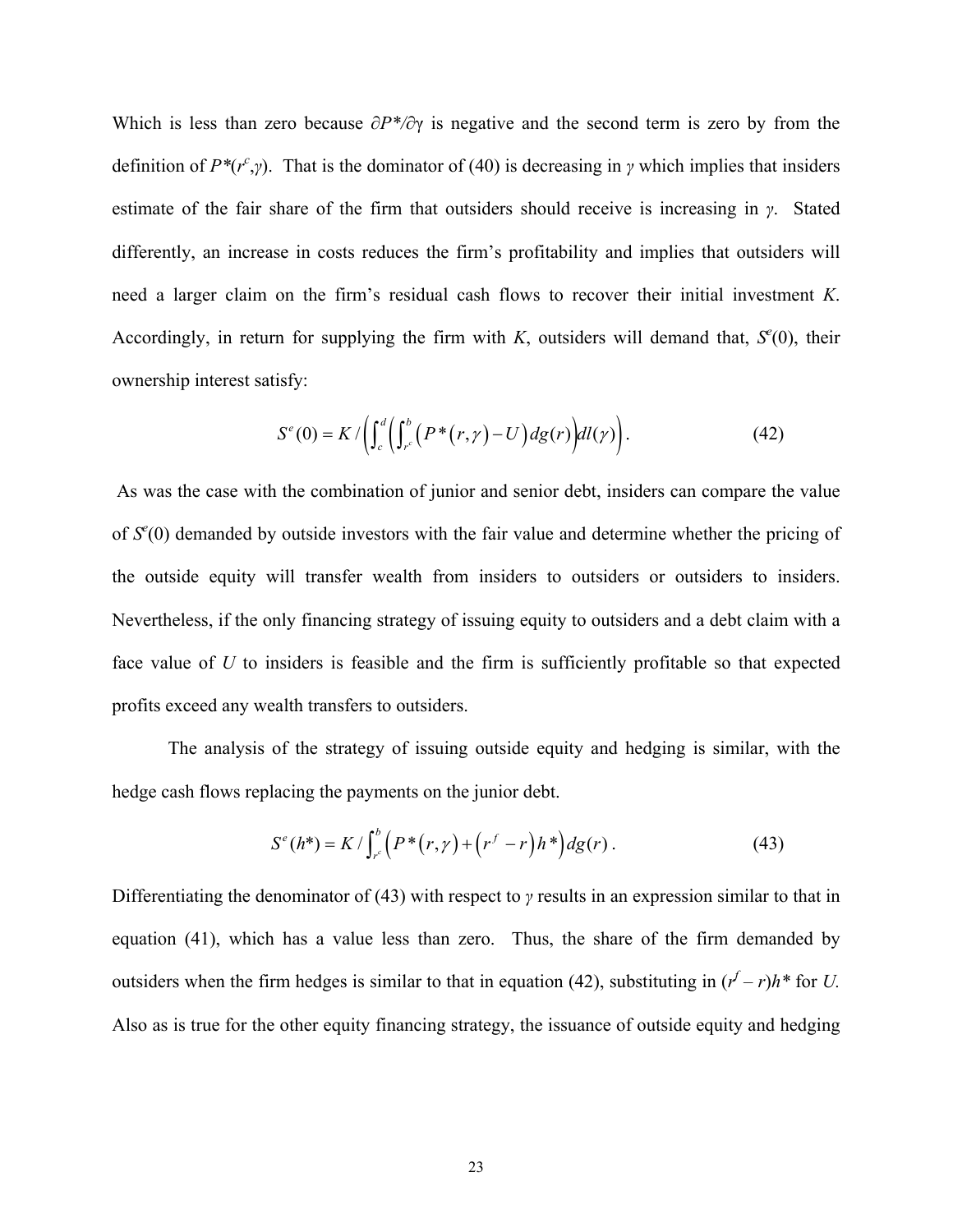is feasible if it is the only alternative and the firm is sufficiently profitable so that the expected profits exceed any wealth transfers to outsiders.15

#### **C. The managers have access to all four financing options**

 The above analysis shows that each of the four financing strategies that are viable if considered individually and the firm is sufficiently profitable to offset any wealth transfer to creditors. Three of the four strategies required with positive probability that insiders issue claims to outsiders that are, given the insider's knowledge of γ, going to result in a wealth transfer to outside investors. However, no such wealth transfers need occur if the firm issues debt to outsiders and hedges its price risk. If insiders have access to an option that does not require wealth transfers, other strategies that involve wealth transfers will not be viable.

 As an example of why the combination of debt and hedging would dominate the other alternatives, suppose the firm's other alternative is an equity issue to outsiders combined with hedging. The managers will first evaluate the equity issue to determine whether they receive a wealth transfer or will be transferring wealth to outside investors (or equivalently whether outsiders' demand a share that is smaller or larger than they would demand if they know *γ*). If the managers would be the beneficiary of the wealth transfer they would want the firm to issue equity and hedge. Alternatively, if outsiders would be the beneficiary then the managers would want the firm to issue debt and hedge. However, outside investors would recognize that they face something like a "winner's curse" problem with purchasing equity, that they only time they could buy equity is when it provided a wealth transfer to the firm's managers. In response, outside investors would refuse to purchase the equity and the firm's only financing strategy would be to issue debt and hedge its price risk.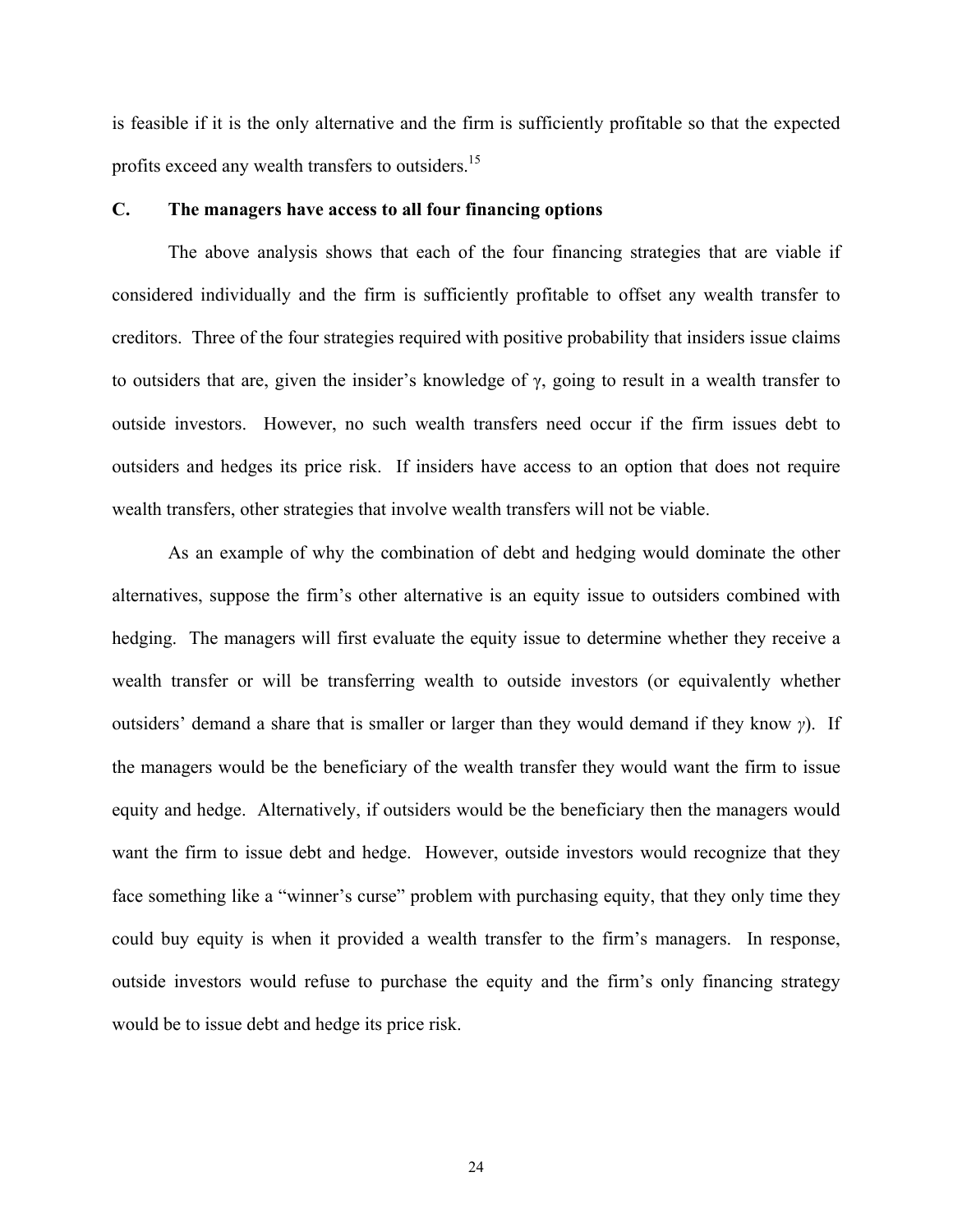#### **III. Summary, Extensions and Empirical Implications**

 In this paper we derive the possible value added of hedging for firms in an equilibrium model with labor market frictions. Specifically, we assume that human capital is inalienable, managers have valuable exit options and that managers are not perfectly replaceable. In the case of symmetric information we show that a fixed salary along with outside debt or equity can yield the same first best allocation that can be obtained by hedging without a fixed salary. Conversely, we show that, in equilibrium, firms will find it value enhancing to hedge and issue outside debt if there is asymmetric information between managers and outsiders. This is the unique solution to the problem. Issuing outside equity and hedging will not solve this problem since it is not possible to make residual claims riskless, which is needed in order to achieve the first best allocations.

The model has a number of empirical implications. The first is that firms with a large amount of valuable human capital will find it advantageous to hedge. Thus, we should find that firms in the financial services industry, with little fixed capital, are more likely to hedge than other firms. Moreover, corporations with valuable R&D employees should find it more beneficial to hedge than other firms. More generally, if growth opportunities are more human capital intensive than assets in place, we should find that firms with more growth opportunities should hedge more. (See for example, Gay and Nam (1998).

Our results are also consistent with the idea that, to the extent that managers at large firms have more valuable outside exit options, large firms hedge relatively more than smaller firms. This same idea implies that managers with higher compensation should hedge more to the extent that compensation is the shadow price of outside options. Finally, we note that firms that are more profitable should hedge less and have less debt since cash flows are already close to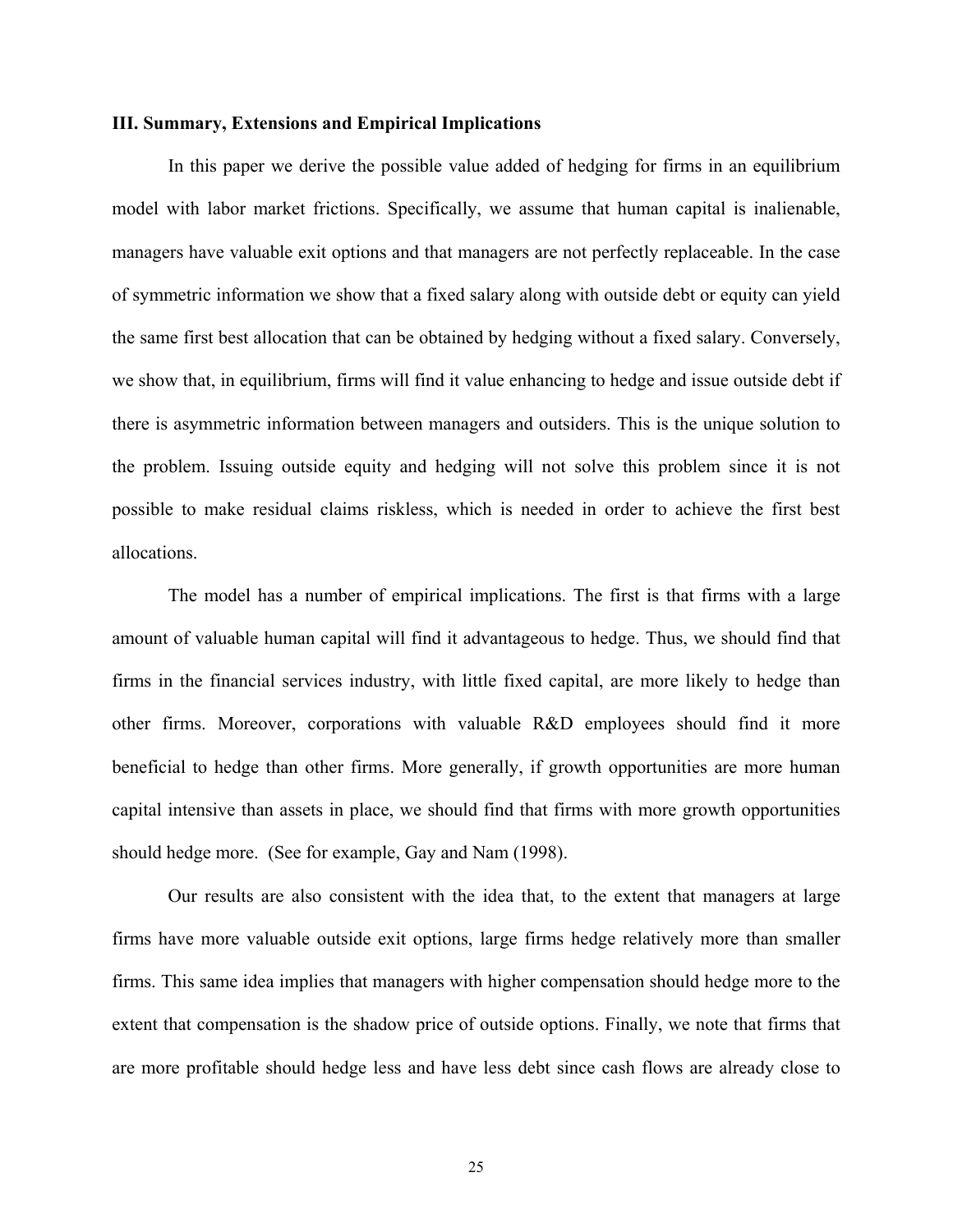riskless if they can use internal capital. Thus, our theory suggests a reason why profitable firms both hedge less and hold less debt, a fact that Myers (2001) argues is not explainable by either the tradeoff theory of capital structure or the pecking order theory. Finally, it is the case that our theory implies that firms with higher debt levels should hedge more (see, e.g., Smith and Lin  $(2003)$ ).

Our empirical predictions are consistent with much of the empirical literature on risk management at the corporate level. While consistent with existing empirical work, we note that it is possible to distinguish our theory from those in the existing literature by developing measures of human capital intensity similar to those in Qian (2003) and running cross sectional regressions using hedging and debt as the dependent variables and human capital intensity and control variables as regressors.

From a theoretical point of view we see a number of extensions to the model. The first is to introduce costly hedging. In a model with costly hedging, making the cash flows to outsiders riskless may not be the optimal solution. However, even in such a model there should be a benefit to debt relative to equity to the extent that hedging is able to reduce the risk of debt claims in a way that is not possible with outside equity.

 The model could also be extended to incorporate multiple sources of risk (e.g., liquidity shocks and price risks) in a fashion similar to the model of Holmstrom and Tirole (2000). This would allow us to be able to separately value the benefits of liquidity (or financial slack) vs. the benefits that arise from hedging a particular price risk. In the model as it stands, all of the cash flow risk that the firm faces comes from variation in the output price.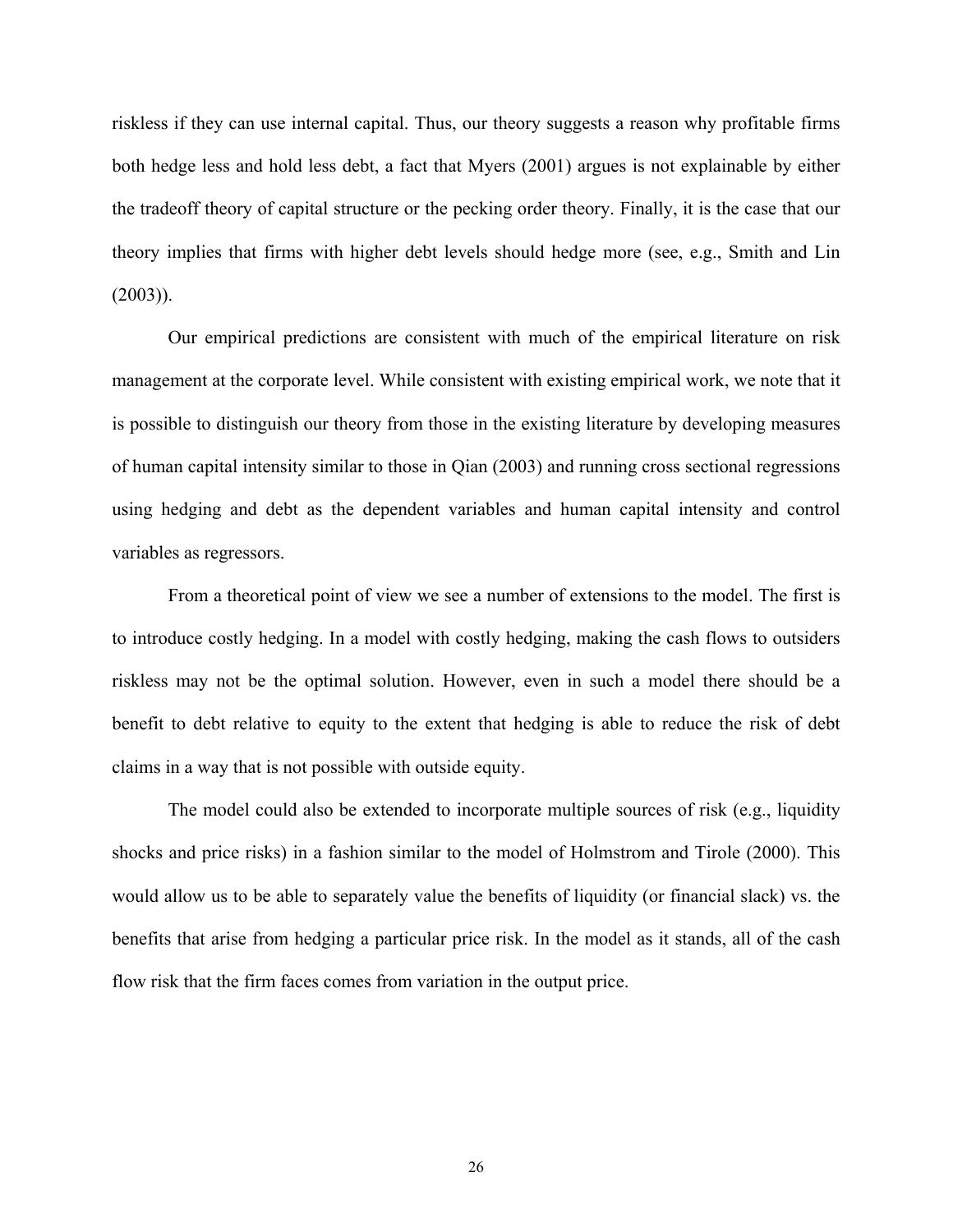#### **References**

- Almazan, Andres, Javier Suárez and Sheridan Titman, 2004, Stakeholders, Transparency And Capital Structure, Centre for Economic Policy Research, Discussion Paper No. 4181
- Bessembinder, Hendrick, 1991, Forward Contracts and Firm Value: Investment Incentives and Contracting Effects, *Journal of Financial and Quantitative Analysis* 26, 519-532.
- Faulkender, Michael, 2005 Hedging or Market Timing? Selecting the Interest Rate Exposure of Corporate Debt, *Journal of Finance* 60, 931-962.
- Froot, Kenneth A., David S. Scharfstein, and Jeremy C. Stein, Risk Management: Coordinating Corporate Investment and Financing Policies, *Journal of Finance*, 48, 1629-1658.
- Froot, Kenneth A. and Jeremy C. Stein, 1998, Risk Management, Capital Budgeting, and Capital Structure Policy for Financial Institutions: An Integrated Approach, *Journal of Financial Economics* 47, 55-82.
- Gay, Gerald D., and Jouahn Nam, 1998, The Underinvestment Problem and Corporate Derivatives Use, *Financial Management* 27, 53-69.
- Hart, Oliver, and John Moore, ,1994, A Theory of Debt Based on the Inalienability of Human Capital, *Quarterly Journal of Economics*, 109, 841-879*.*
- Høgh, Nils, Linton, Oliver B. and Nielsen, Jens Perch, "The Froot-Stein Model Revisited" (November 2003). http://ssrn.com/abstract=484882
- Holmstrom, Bengt, and Jean Tirole,, 2000, Liquidity and Risk Management, *Journal of Money, Credit and Banking* 32, 295-319.
- Jensen, Michael C., and William H. Meckling, 1976, Theory of the Firm: Managerial Behavior, Agency Costs and Ownership Structure, *Journal of Financial Economics* 3, 305-360
- Leland, Hayne E, 1998, Agency Costs, Risk Management, and Capital Structure, *Journal of Finance* 53, 1213-1243.
- Modigliani, Franco and M. Miller, 1958, The Cost of Capital, Corporation Finance and the Theory of Investment, *American Economic Review* 48, 261-297.
- Modigliani, Franco and Merton H. Miller, 1963, Corporate Income Taxes and the Cost of Capital: A Correction, *American Economic Review* 53. 433-43.
- Myers, Stewart C.,1977, Determinants of Corporate Borrowing, *Journal of Financial Economics* 5, 147-75*.*
- Myers, Stewart C., 1999, Financial Architecture, *European Financial Management* 5, 133-141.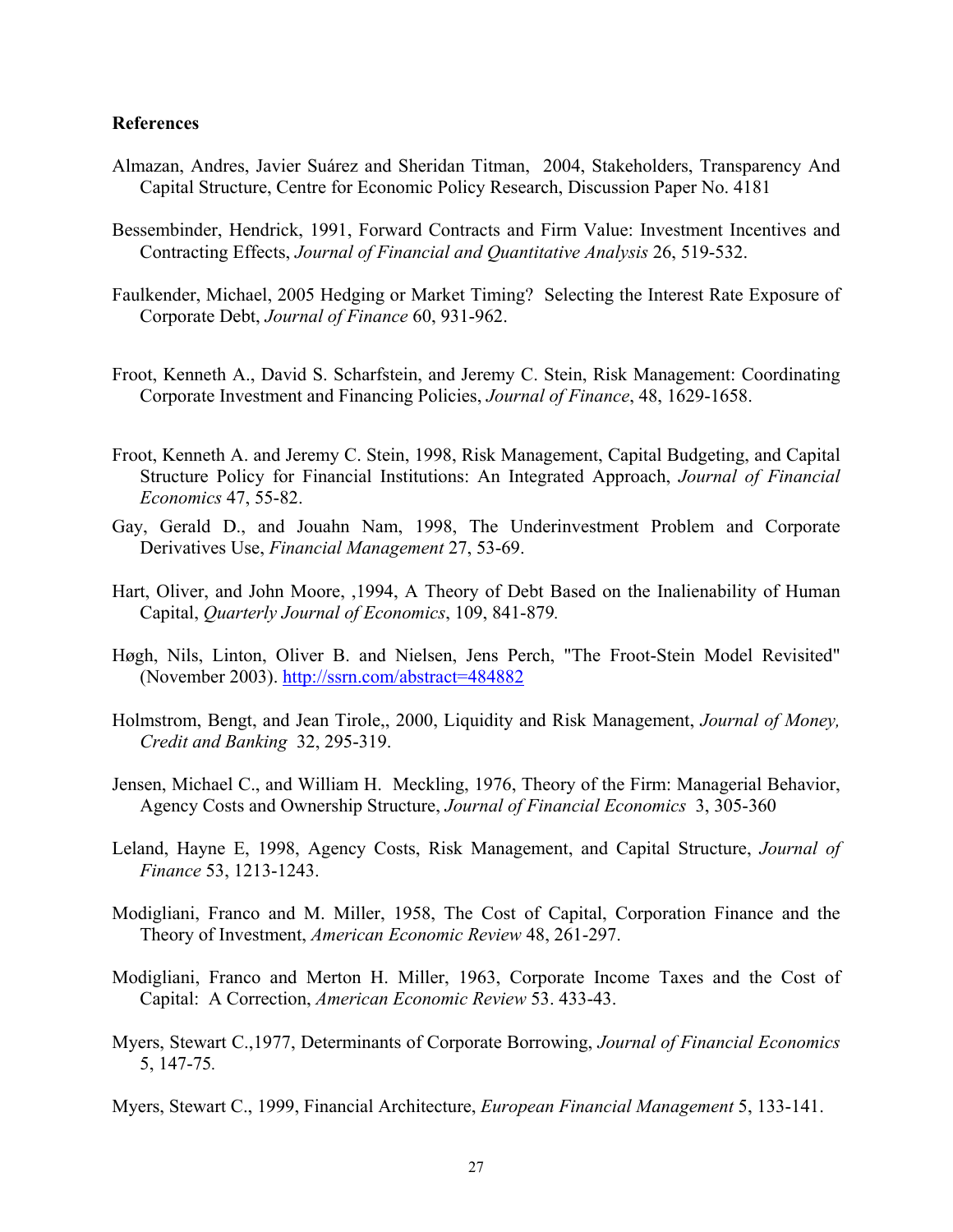Myers, Stewart C., 2001, Capital Structure, *Journal of Economic Perspectives*, 15, 81-102.

- Myers, Stewart C., and Nicholas Majluf, 1984, Corporate Financing and Investment Decisions When Firms Have Information That Investors Do Not Have, *Journal of Financial Economics* 13, iss. 2, 187-221.
- Qian, Yiming, "Human-Capital-Intensive Firms: Incentives and Capital Structure" (June 2003). http://ssrn.com/abstract=423540
- Smith, Clifford, and Rene M. Stulz, 1985, The Determinants of Firms' Hedging Policies, *Journal of Financial and Quantitative Analysis* 20, 391-405.
- Smith, Stephen D. and Lin, Chen-Miao, "Hedging, Financing, and Investment Decisions: A Theory and Empirical Tests" (February 2003). http://ssrn.com/abstract=409280
- Stulz, R.,1984, Optimal Hedging Policies, *Journal of Financial and Quantitative Analysis* 19, 127-140.
- Stulz, Rene M.,1996, Rethinking Risk Management, *Journal of Applied Corporate Finance* 8- 24.
- Triki, Thouraya, "Research on Corporate Hedging Theories: A Critical Review of the Evidence to Date" (June 2005). HEC Montreal Working Paper No. 05-04. http://ssrn.com/abstract=734406.

Zingales, Luigi, 2000, In Search of New Foundations, *Journal of Finance* 55, 1623-1653.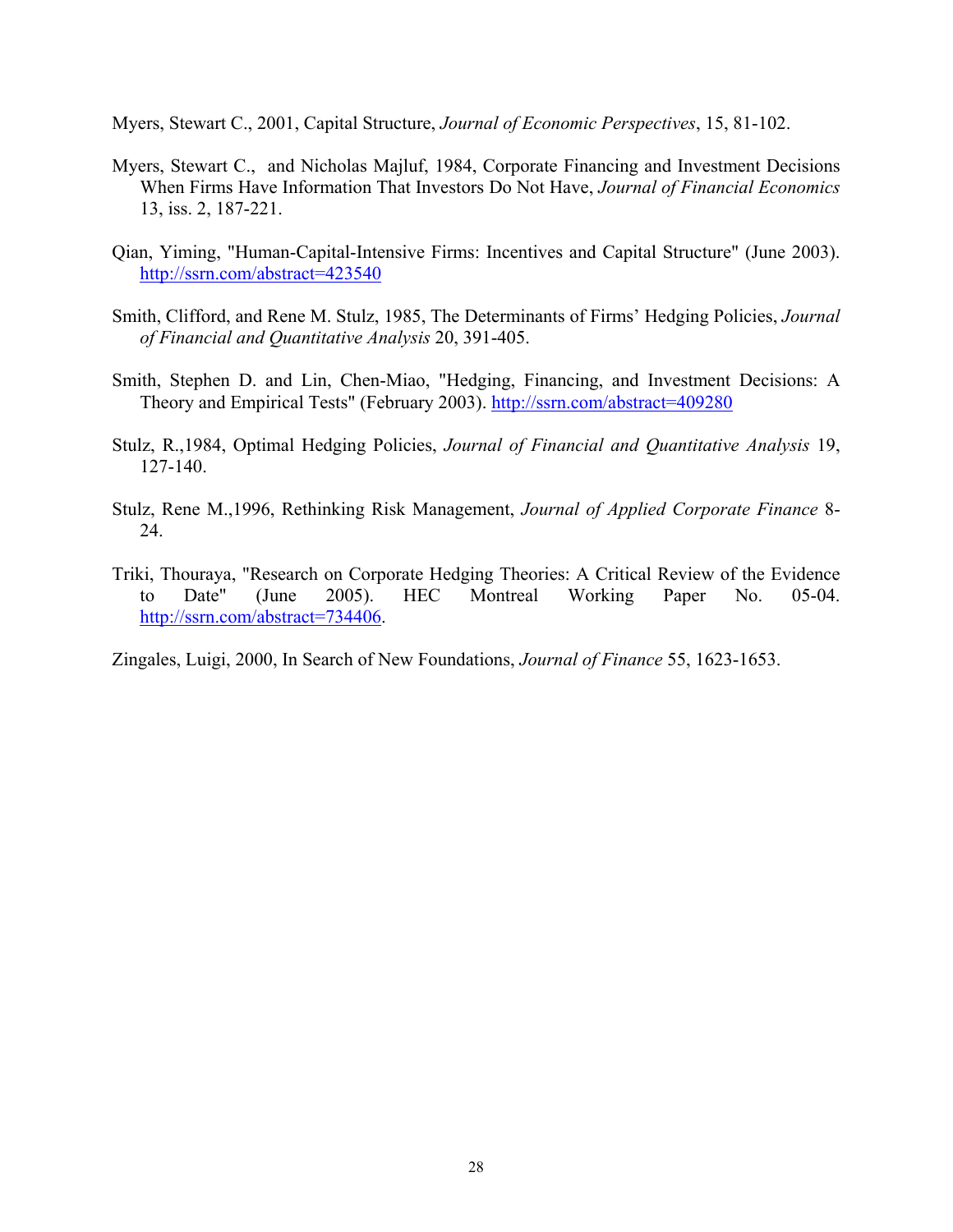#### Endnotes

 $\overline{\phantom{a}}$  $1$  Even if the managers are to some extent tied to the firm through no-compete clauses, these are insufficient to keep the manager from engaging in some outside activity, even if it is outside the industry. In our model, any positive value of the outside exit option will bring about states of financial distress if simple debt or equity is issued to outsiders.

<sup>2</sup> Stulz (1996) reviews these theories and argues that many firms risk management involves "taking a view" on market prices or interest rates. Faulkender (2005) provides some evidence for this view of risk management. Also see Triki (2005) for a review of the empirical literature on risk management and hedging.

 $3$  Recently Hogh et. al. (2003) have revisited the Froot and Stein model and showed that the complete hedging result developed in that paper is not in general correct.

<sup>4</sup> Our qualitative conclusions will not change as long as the loss of value associated with the management change is strictly positive. The assumption that we use here simply keeps the analytics much simpler.

 $<sup>5</sup>$  We have used a futures contract for the hedging solution because it is particularly tractable. With somewhat more</sup> complications we could have assumed that the firm uses options or other non-linear claims such as insurance to hedge the risk. All that matters is that the hedge makes the cash flows riskless to outside claimants. However, one would have to assume that the cost of the option or insurance contract is included with K when the firm raises outside capital.

<sup>6</sup> We also assume that the parties on the other side of the futures contract have sufficient capital so that there is no default on their part.

 $<sup>7</sup>$  In order to obtain the socially first best solutions later on in the paper we assume that this outside option is unique</sup> to the manager. That is, no other party can obtain the same level of U for the same effort. This assumption has no implications for the managers' maximization of their own wealth. However, altering this assumption could imply that maximizing the managers' wealth is not the same as maximizing social welfare.

<sup>8</sup> We assume that the realization of the output price and the managers outside exit option are independent. However, we could assume that there was some positive correlation between the two as long as the manager's outside opportunities have positive value at  $r^c$ .

 $9$  A similar result would hold if either: (1) the managers are given a salary at least equal to  $U$  that takes priority over the outside debt, or (2) the firm issued senior debt that was subject to renegotiation in which the managers would hold the power as they have the outside option. The analysis of renegotiation is identical to the case of the managers receiving senior debt if: (a) bargaining only occurs when the managers' share of the operating profits is less than *U*, and (b) the solution to the bargaining game is assumed to be that the managers receive only the value of their outside option. *U*. The conclusion would also be the same if the manager received more than *U* in some states renegotiation, albeit the details of the analysis would change somewhat. Moreover, we note that creditors may find renegotiating with the managers dominated by other strategies in a multiperiod setting.

<sup>10</sup> Even with hedging, the firm's marginal profits are quadratic in *R* given that the firm's scale depends on *r* and that the firm's cost function is quadratic in *q*.

 $11$  Unlike the case of managerial risk aversion, having the managers hedge on their own account would not result in the managers following the first best effort rule. The problem is that there is no link between payments received under the hedge and the managers' decision to remain with the firm. The managers could retain the payments from the hedge and exercise their outside option, thereby defaulting on the outside debt. Moreover, doing so would leave the managers with more wealth than remaining with the firm and paying off the outside debt.

 $12$  We also considered asymmetry in information about the value of the insider's option for employment outside the firm. However, this asymmetry need not result in any disagreement about security valuation if the outsiders are given a junior claim that just equals *K* in expected value terms and the insiders receive a senior claim on all of the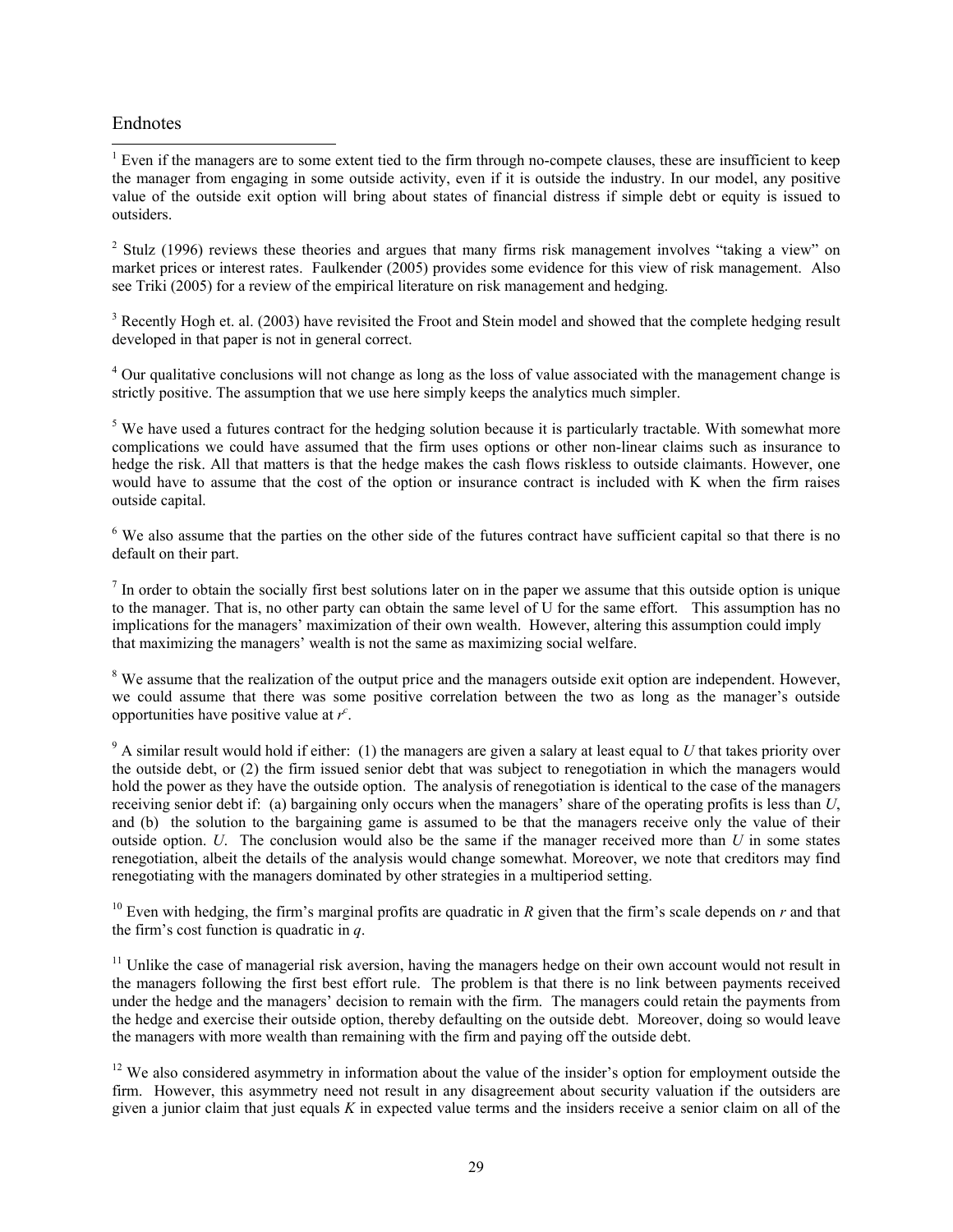rest of the cash flow. In this case, a junior debt claim issued by the firm to outsiders would have payment structure that looked more like an equity claim than a debt claim, but it would solve the problem of asymmetry about *U* without creating any disagreement about the value of the cash flows to the junior claim.

 $\overline{\phantom{a}}$ 

<sup>13</sup> Asymmetric information about the distribution of *R* would produce similar results albeit at the cost of more complex mathematical expressions.

<sup>14</sup> Ignoring the measure zero possibility that that *γ* takes the one value where insiders would have the same value as outside claimants.

<sup>15</sup> We note that with equity and hedging the form of the mispricing may in fact alter the hedge put on by the manager. In this case, equity and hedging would not only result in wealth transfers but may also result in the managers deviating from the socially optimal effort decision.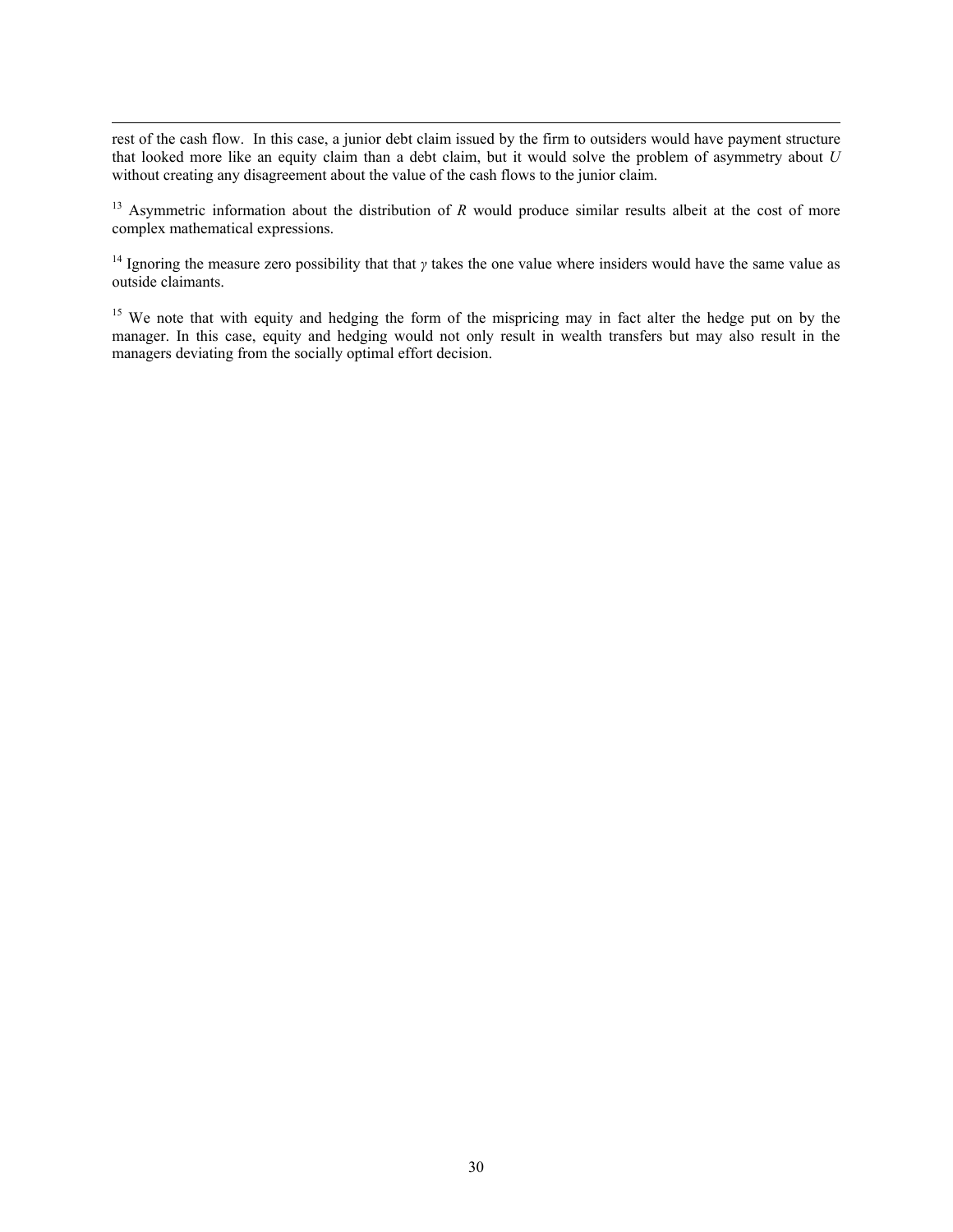#### **Appendix**

Proposition 2. The managers will follow their welfare maximizing decision rule of staying with the firm if  $P^* \ge U$  if the managers hedges by,  $h^*$ , the amount exactly required to make the debt riskless:

$$
h^*(r^f - r^c) = K
$$
 or  $h^* = K/(r^f - r^c)$ .

Proof. Consider three cases:

## *A*)  $r < r^c$

The firm pays off the fixed obligation with the  $h^*(r - r^c)$ , which it can do under Assumption 2. The managers retain the remaining  $h^*(r^f - r)$  and takes their outside employment option.

#### *B*)  $r = r^c$

The cash flow to the managers,  $C_0^{dh}$ , at time 0 if the managers hedge  $h^*$  is

$$
C_0^{dh} = q^*r^c - \gamma(q^*)^2/2 + h^*(r^f - r^c) - K
$$
 (A1)

The last two terms of equation (A1) drop out given the definition of *h\** as the managers use the proceeds from the hedge to repay the creditors. Substituting in from equation (5) for the value of *r c* yields

$$
C_0^{dh} = q^* ( (U + \gamma (q^*)^2 / 2) / q^*) - \gamma (q^*)^2 / 2 = U
$$
 (A2)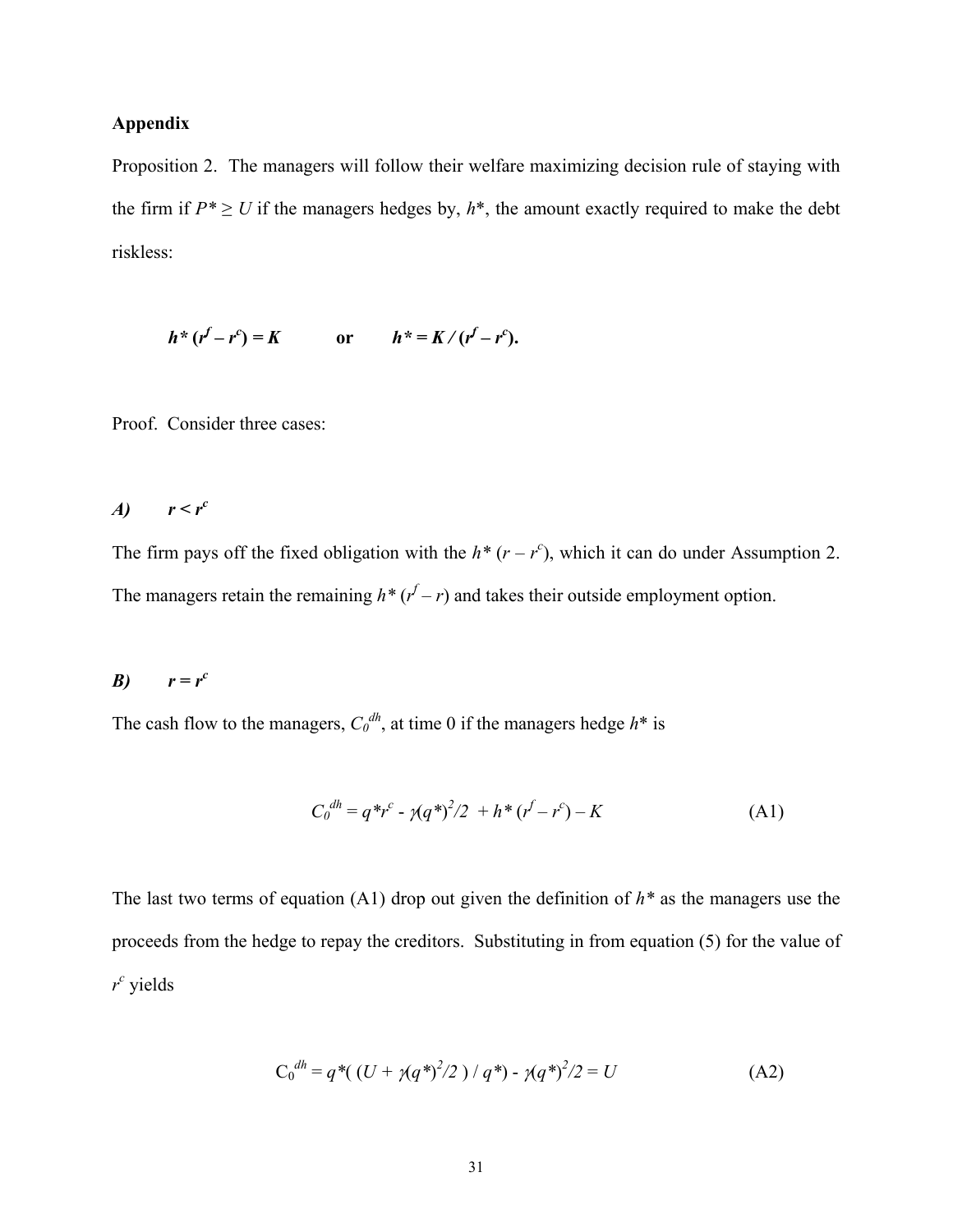Thus, the value of remaining with the firm is exactly equal in value to the managers' outside option and they have no incentive to exercise that option.

### *C*)  $r > r^c$

The value of the cash flows to the manager if the firm hedges is

$$
C_0^{dh} = q^*r \cdot \gamma(q^*)^2/2 + h^* (r^f - r) - K
$$
  
=  $q^*r \cdot \gamma(q^*)^2/2 + h^* (r^f - r^c) + h^* (r^c - r) - K$   
=  $q^*r \cdot \gamma(q^*)^2/2 + h^* (r^c - r)$   
=  $q^*r^c + (q^*h^*)(r-r^c) \cdot \gamma(q^*)^2/2$  (A3)

substituting in the definition of *U yields* 

$$
C_0^{dh} = U + (q(r^c, \gamma) - h^*)(r - r^c) \tag{A4}
$$

which takes a value equal to or greater than *U* provided that  $(q(r^c, \gamma) - h^*) \ge 0$ . But by the assumption at *r<sup>c</sup>* we have that *q*(*r<sup>c</sup>*,*γ*) is greater than *h\**.

Give the above derivations, we can derive the sum of the managers' value in the two states with measure greater than zero: